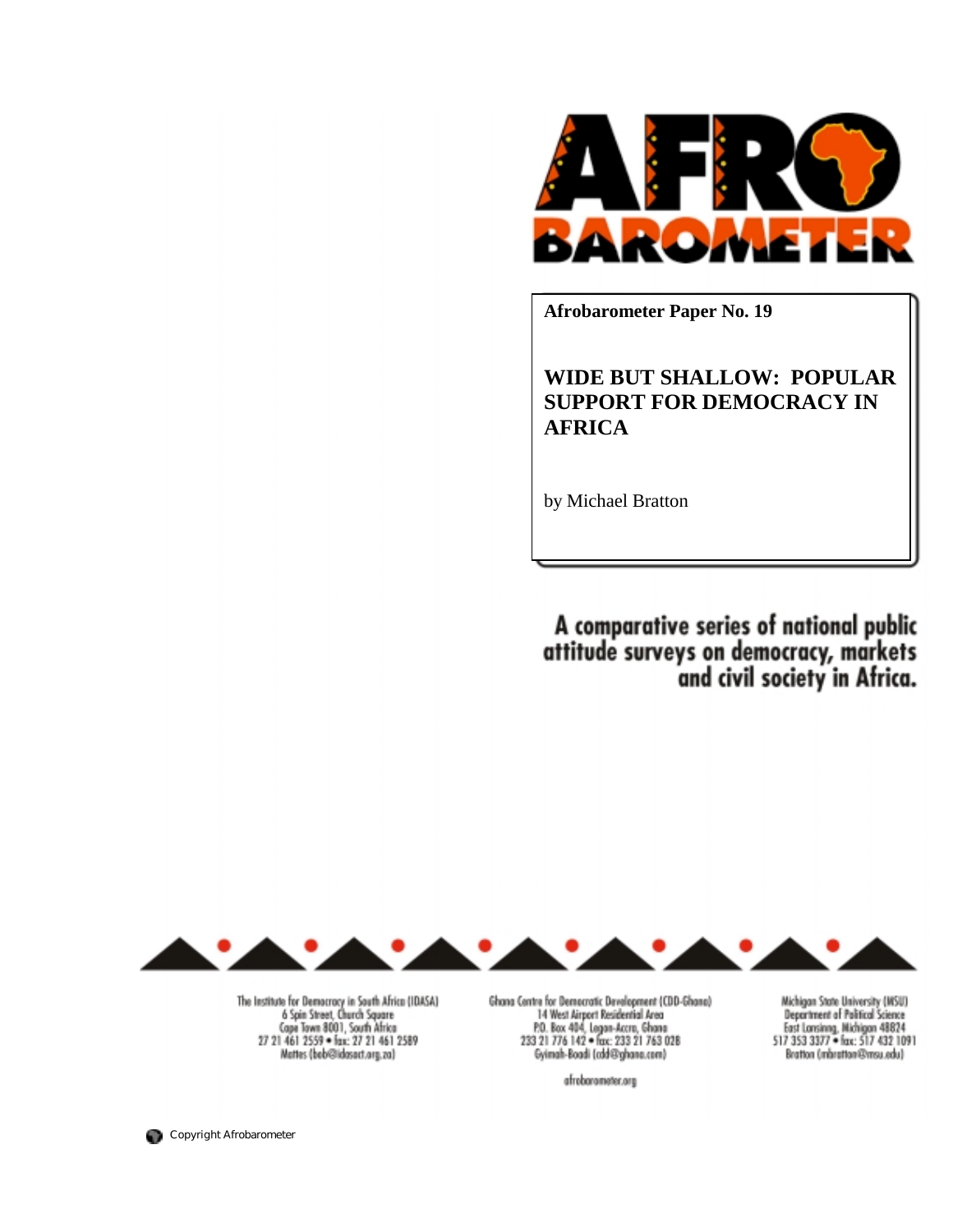# AFROBAROMETER WORKING PAPERS

**Afrobarometer Paper No. 19** 

# **WIDE BUT SHALLOW: POPULAR SUPPORT FOR DEMOCRACY IN AFRICA**

by Michael Bratton

August 2002

Michael Bratton is Co-Director of the Afrobarometer and Professor in the Department of Political Science at Michigan State University.

Copyright Afrobarometer i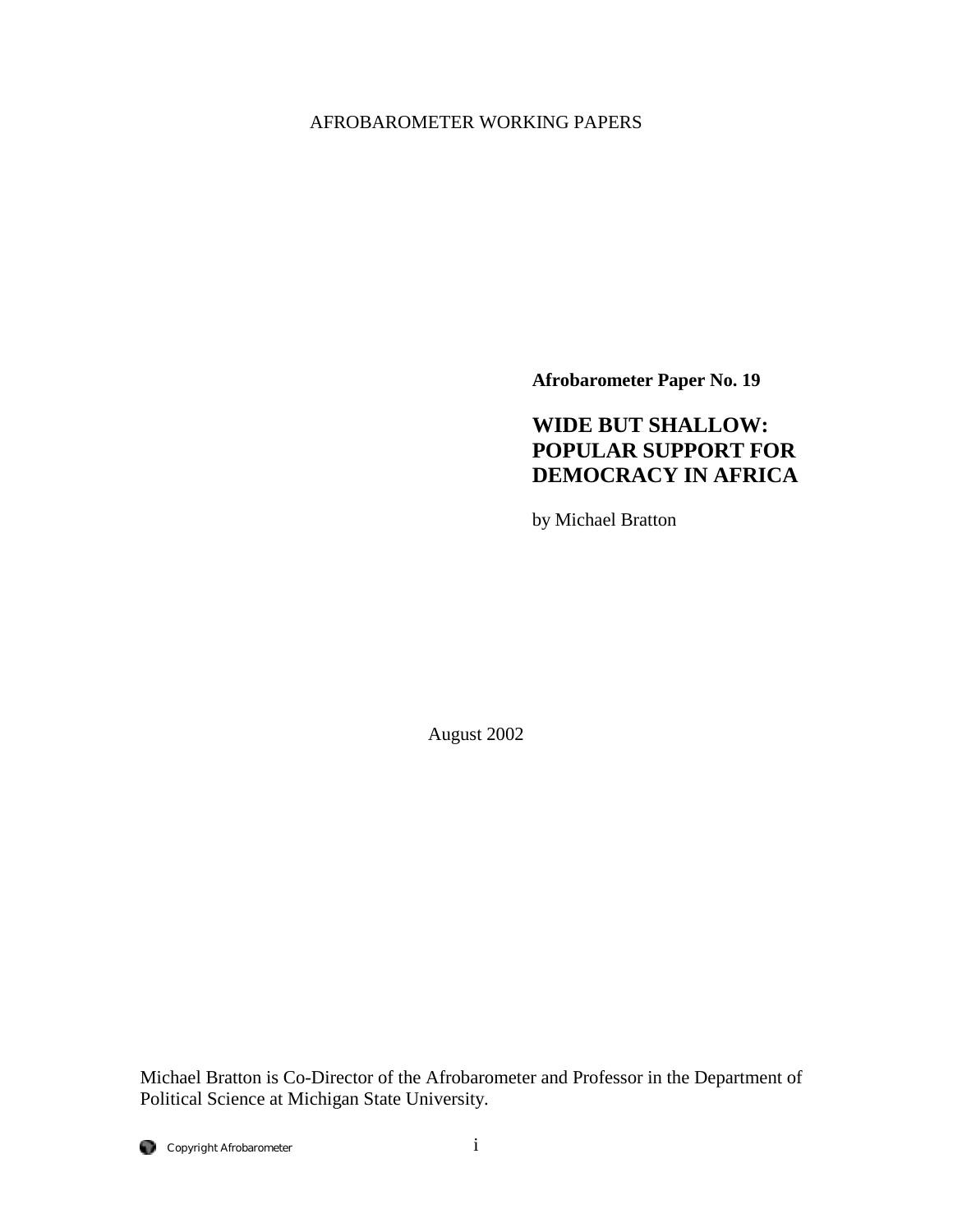#### AFROBAROMETER WORKING PAPERS

Co-Editors: Michael Bratton, E. Gyimah-Boadi, and Robert Mattes

 The Afrobarometer Series, launched in October 1999, reports the results of national sample surveys on the attitudes of citizens in selected African countries towards democracy, markets and other aspects of development. The Afrobarometer is a joint enterprise of Michigan State University (MSU), the Institute for Democracy in South Africa (IDASA) and the Centre for Democracy and Development (CDD, Ghana). Afrobarometer papers are simultaneously co-published by these partner institutions. The objective of the Afrobarometer is to collect, analyze and disseminate cross-national, timeseries attitudinal data for up to a dozen new democracies on the African continent.

Copies of Working Papers are available for \$15.00 each plus applicable tax, shipping and handling charges.

Orders may be directed to:

 IDASA POS 6 Spin Street, Church Square Cape Town 8001 SOUTH AFRICA (phone: 27 21 461 5229, fax: 27 21 461 2589, e-mail: [tanya@idasact.org.za\)](mailto: tanya@idasact.org.za)

An invoice will be sent.

 Copies of Working Papers are also available in Adobe Acrobat format at: [www.afrobarometer.org](http://www.afrobarometer.org/)

Copyright Afrobarometer ii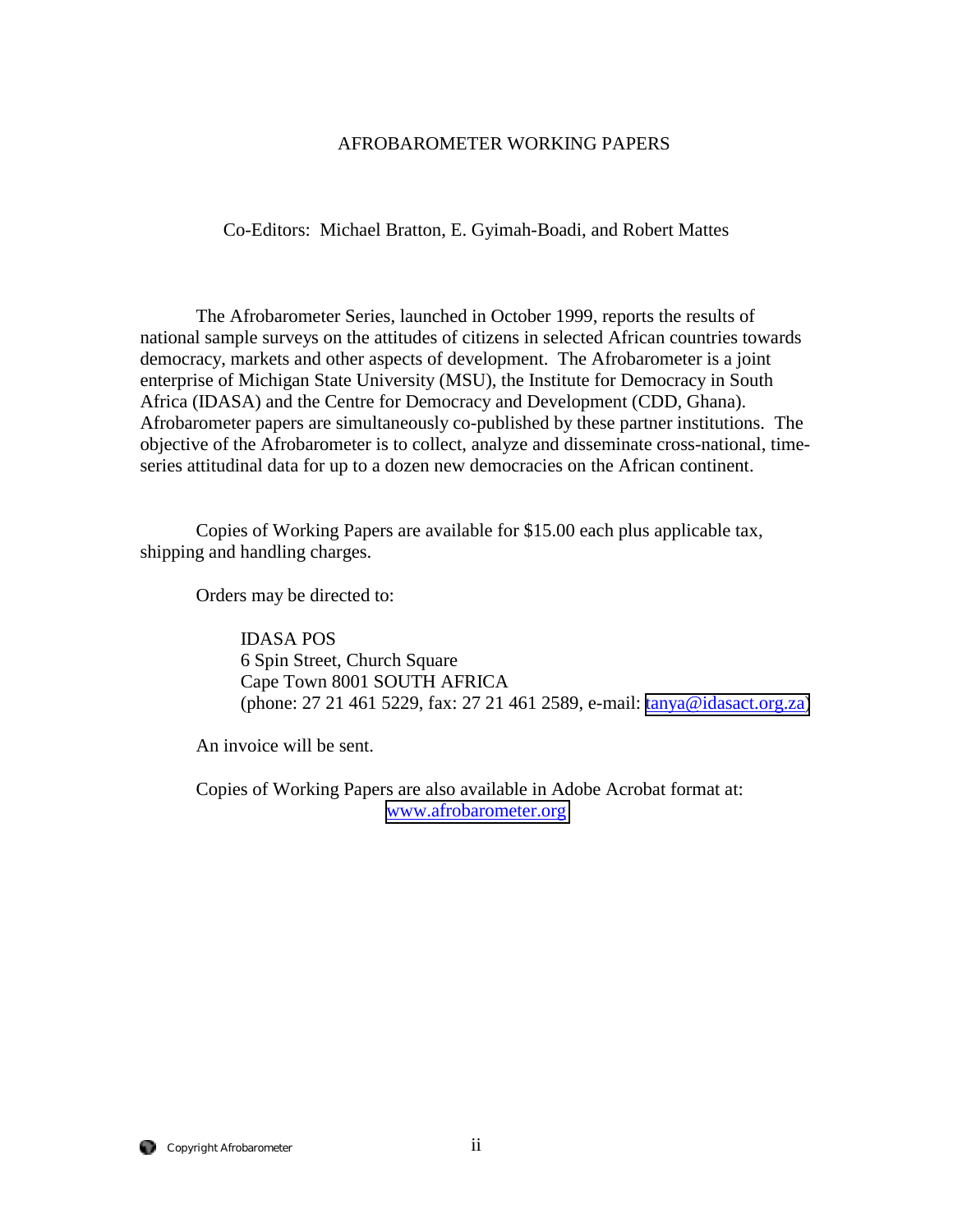#### Publications List

#### AFROBAROMETER WORKING PAPERS

- No.1 Bratton, Michael and Robert Mattes, "Support for Democracy in Africa: Intrinsic or Instrumental?" 1999.
- No.2 Bratton, Michael, Peter Lewis and E. Gyimah-Boadi, "Attitudes to Democracy and Markets in Ghana," 1999.
- No.3 Lewis, Peter M. and Michael Bratton, "Attitudes to Democracy and Markets in Nigeria," 2000.
- No.4 Bratton, Michael, Gina Lambright and Robert Sentamu, "Democracy and Economy in Uganda: A Public Opinion Perspective," 2000.
- No.5 Bratton, Michael and Robert Mattes, "Democratic and Market Reforms in Africa: What 'the People' Say," 2000.
- No.6 Bratton, Michael and Gina Lambright, "Uganda's Referendum 2000: The Silent Boycott," 2001.
- No.7 Mattes, Robert, Yul Derek Davids, Cherrel Africa and Michael Bratton, "Public Opinion and the Consolidation of Democracy in Southern Africa," July 2000.
- No.8 Mattes, Robert, Yul Derek Davids and Cherrel Africa, "Views of Democracy in South Africa and the Region: Trends and Comparisons," October 2000.
- No. 9 Bratton, Michael, Massa Coulibaly and Fabiana Machado, "Popular Perceptions of Good Governance in Mali," March 2000.
- No.10 Bratton, Michael and Robert Mattes, "Popular Economic Values and Economic Reform in Southern Africa," 2001.
- No. 11 The Afrobarometer Network. "Afrobarometer Round I: Compendium of Comparative Data from a Twelve-Nation Survey." 2002.
- No.12 Chikwanha-Dzenga, Annie Barbara, Eldred Masunungure, and Nyasha Madingira, "Democracy and National Governance in Zimbabwe: A Country Survey Report." 2001.
- No.13 Gay, John and Thuso Green. "Citizen Perceptions of Democracy, Governance, and Political Crisis in Lesotho." 2001.

Copyright Afrobarometer iii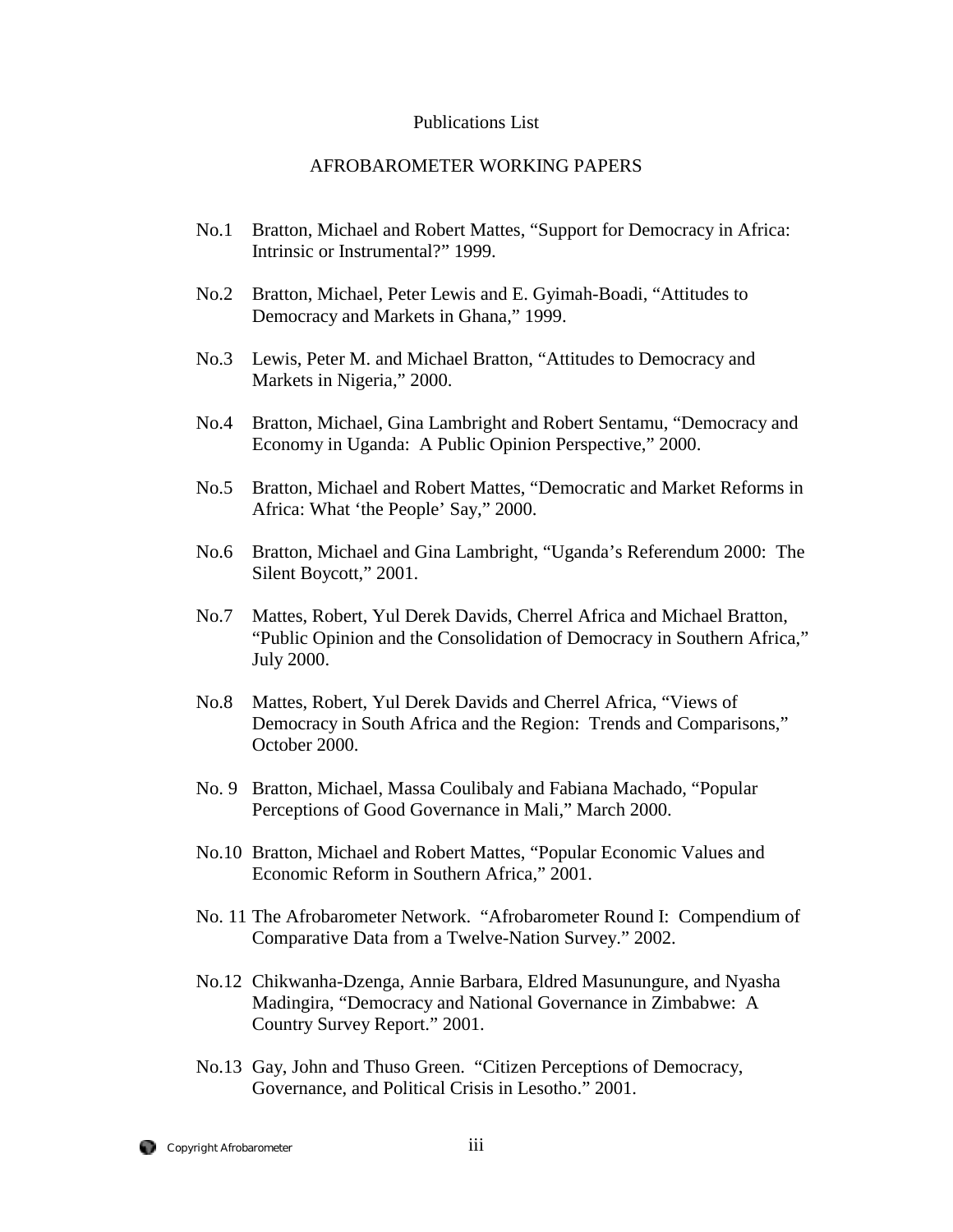- No.14 Lekorwe, Mogopodi, Mpho Molomo, Wilford Molefe, and Kabelo Moseki. "Public Attitudes Toward Democracy, Governance, and Economic Development in Botswana." 2001.
- No.15 Keulder, Christiaan. "Public Opinion and Consolidation of Democracy in Namibia." 2002.
- No.16 Tsoka, Maxton Grant. "Public Opinion and the Consolidation of Democracy in Malawi." 2002.
- No.17 Simutanyi, Neo. "Challenges to Democratic Consolidation in Zambia: Public Attitudes to Democracy and the Economy." 2002.
- No. 18 Chaligha, Amon, Robert Mattes, Michael Bratton, and Yul Derek Davids. "Uncritical Citizens and Patient Trustees? Tanzanians' Views of Political and Economic Reform." 2002.
- No. 19 Bratton, Michael. "Wide but Shallow: Popular Support for Democracy in Africa." 2002.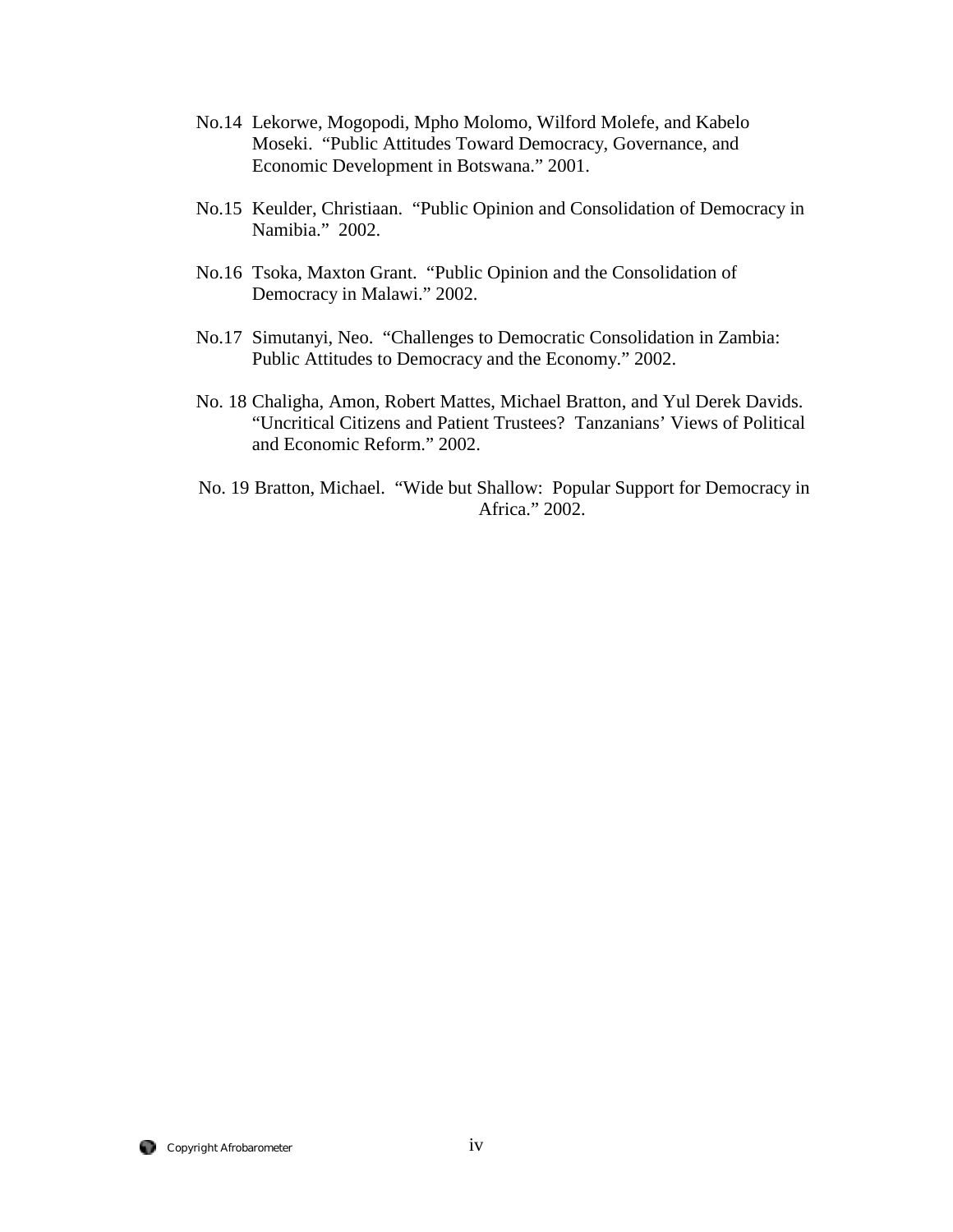# **WIDE BUT SHALLOW: POPULAR SUPPORT OF DEMOCRACY IN AFRICA**

In his pocket guide to democracy, Dahl asks a disturbing question: "might what is called 'democracy' become both broader in reach and shallower in depth, extending to more and more countries as its democratic qualities grow ever more feeble?"<sup>[1](#page-24-0)</sup> As Przeworski and colleagues have reminded us, the consolidation of democracy cannot be depicted by mere quantities such as the number of countries that hold elections or the span of years that elected governments survive.<sup>2</sup> At heart, regime consolidation involves qualitative change within political institu[tio](#page-24-0)ns and political cultures, processes that Diamond has described as democratic *deepening*. 3 In different ways, all of these authors wonder whether the global expansion of the formal institutions of political competition, elections, and popular sovereignty are simply a veneer. Beneath the surface, are democratic preferences, procedures and habits actually taking root?

In addressing this question, this chapter draws on a grand tradition of comparative research on mass attitudes to democracy and extends it into uncharted territory. It applies and adapts to sub-Saharan Africa approaches used in Norris's "w[or](#page-24-0)ld-wide audit of support for representative democracy at the end of the twentieth century."<sup>4</sup> Via the test-case of African public opinion, it is possible to observe how broadly and deeply popular attachments to democracy have spread under conditions that are among the least propitious in the world. Preliminary results from a largescale, systematic survey research project, known as the Afrobarometer, $\overline{s}$  show that impressively large proportions of people in Africa's new multiparty regimes say that they support democracy. They especially value the political liberalization that has recently occurred in their countries, especially when comparing present political arrangements with previous *ancien régimes*. But, for a variety of reasons analyzed below, their support is partial, formative, dispersed and conditional. In short, while expressed support for democracy in Africa may be wide, it is also shallow.

This argument is made with reference to six claims, each supported with survey and other evidence:

- 1) Popular conceptions of democracy are tractable;
- 2) Enclaves of non-democratic sentiment remain;
- 3) Rejection of authoritarian alternatives does not amount to support for democracy;
- 4) Democratization is far from complete;
- 5) Support for democracy is dispersed; and
- 6) Liberalization does not amount to democratization.

#### **Democracy Enjoys a Wide Base of Popular Support**

First, the good news: democracy enjoys a wide base of popular support in those parts of Africa that have recently undergone electoral transitions. The Afrobarometer asks a standard question about support for democracy using wording frequently employed to track such commitments. Because the merits of this question are debatable, it is worth quoting in full. It asks: "Which of these three statements is closest to your own opinion? A. Democracy is preferable to any other form of government. B. In certain situations, a non-democratic government can be preferable. C. To people like me, it doesn't matter what form of government we have." This question has been asked in similar form in the Eurobarometer, the Latinobarometer, and the World Values Survey, thus inviting broad cross-national and cross-continental comparisons.<sup>6</sup>

By this measure, two out of three citizens (69 percent) in 12 African countries say that they prefer democracy to other forms of government (see Table 1, Row 1). This distribution marks a solid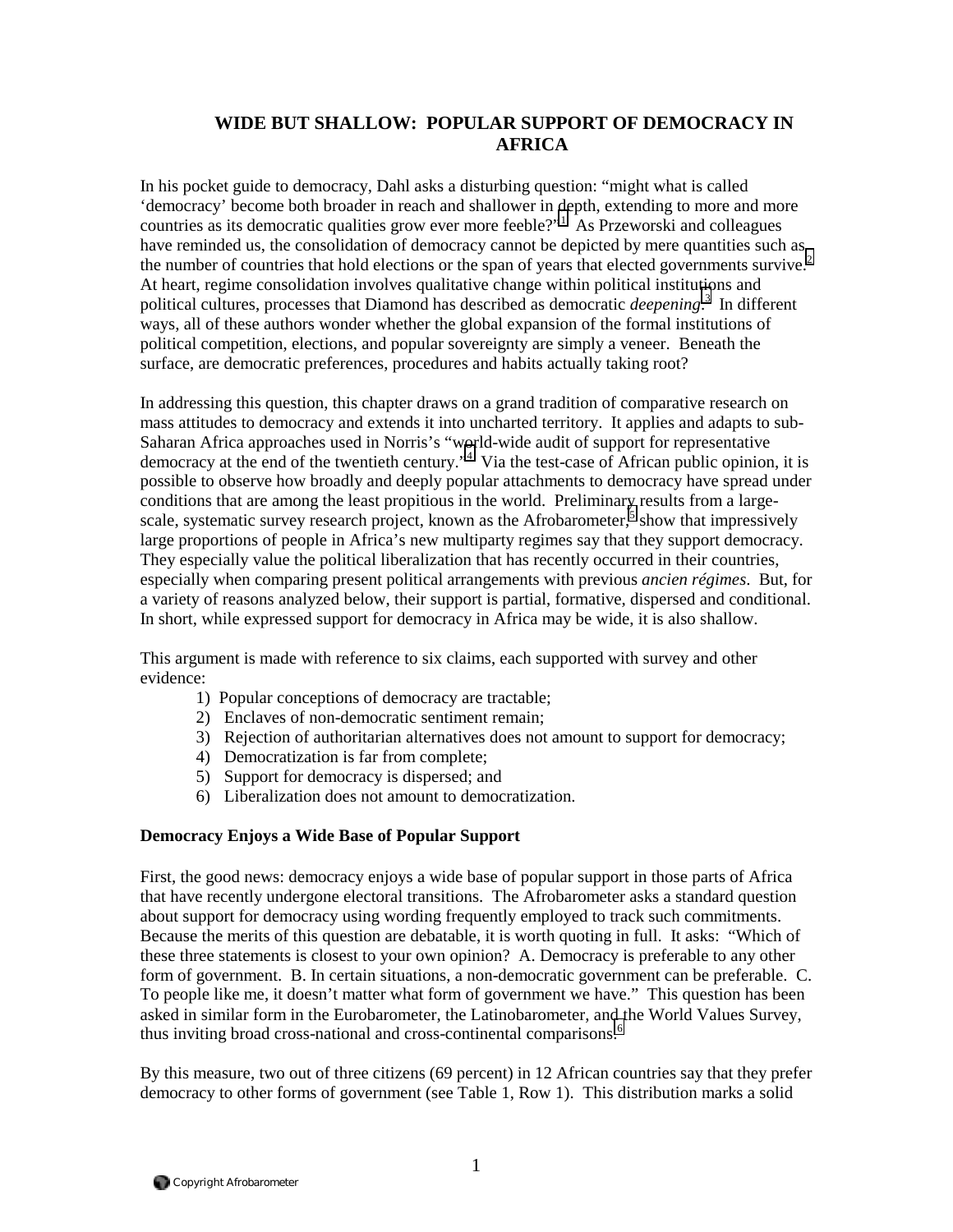base of pro-democracy sentiment in post-transition regimes on a continent that is usually held to lag behind the rest of the world in indicators of democracy and development. The mean score on support for democracy for the Afrobarometer countries falls squarely between the mean scores for Western Europe (82 percent in the 1990s) and Latin America (59 percent in 2000).<sup>[7](#page-24-0)</sup> As in Latin America, however, cross-country variance in country scores is wider than in Western Europe, suggesting an African region whose populations have yet to fully agree about the virtues of democracy.[8](#page-24-0)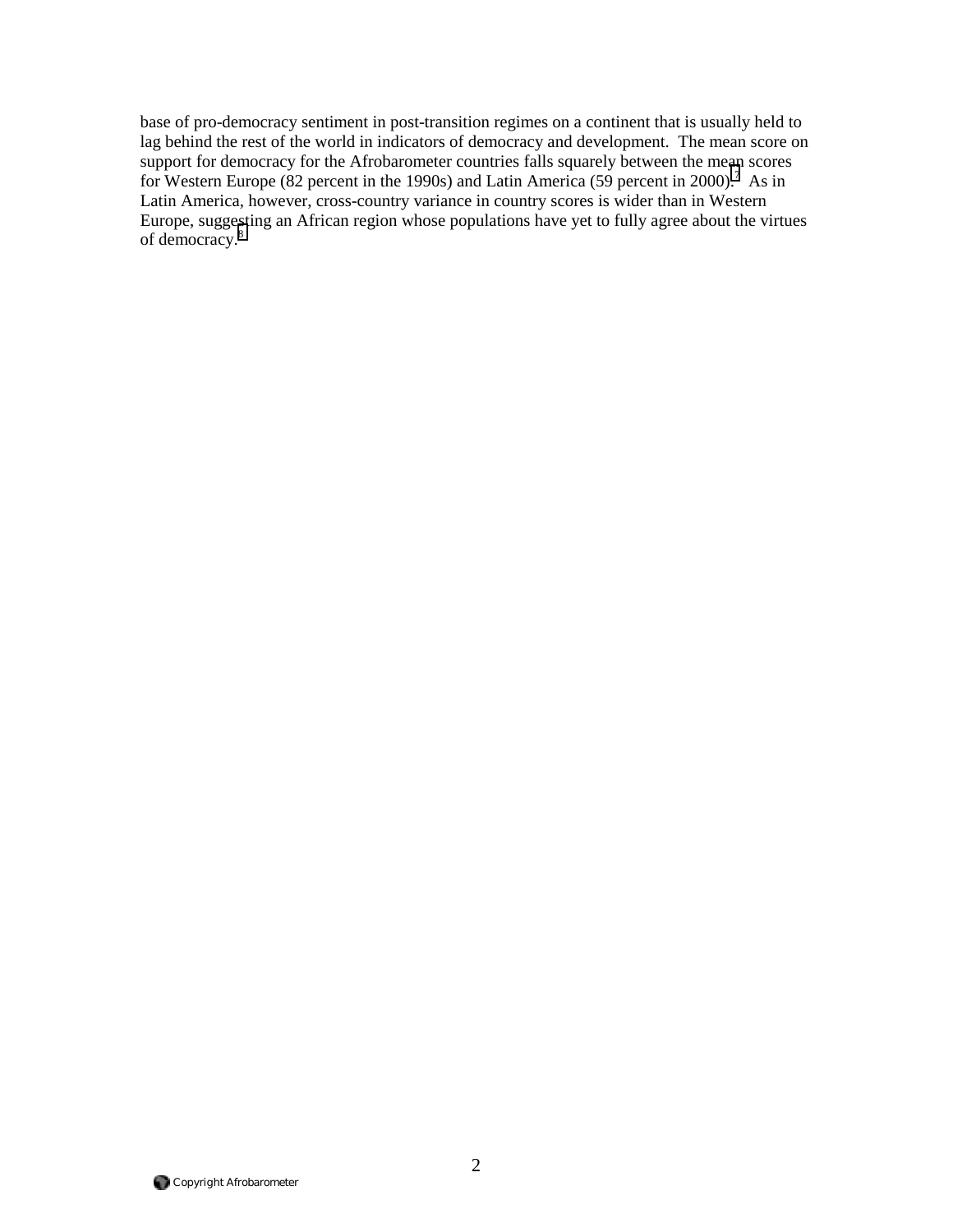|                                                      | <b>Bot</b>     | Gha                     | Les | Mwi | Mal | <b>Nam</b> | Nig                | Saf | Tan | Uga | Zam             | Zim | <b>AFRO</b> |
|------------------------------------------------------|----------------|-------------------------|-----|-----|-----|------------|--------------------|-----|-----|-----|-----------------|-----|-------------|
| SUPPORT FOR DEMOCRACY.                               |                |                         |     |     |     |            |                    |     |     |     |                 |     |             |
| "Democracy is preferable to any other kind of        | 83             | 77                      | 39  | 66  | 60  | 57         | 81                 | 60  | 84  | 80  | 74              | 71  | 69          |
| government."                                         |                |                         |     |     |     |            |                    |     |     |     |                 |     |             |
| "In certain situations, a non-democratic government  | $\overline{7}$ | 9                       | 11  | 22  | 16  | 12         | 9                  | 13  | 12  | 8   | 9               | 11  | 12          |
| can be preferable."                                  |                |                         |     |     |     |            |                    |     |     |     |                 |     |             |
| "For someone like me, it doesn't matter what form of | 6              | 15                      | 23  | 11  | 24  | 12         | 10                 | 21  | 5   | 8   | 12              | 13  | 13          |
| government we have."                                 |                |                         |     |     |     |            |                    |     |     |     |                 |     |             |
| (percentage choosing these options)                  |                |                         |     |     |     |            |                    |     |     |     |                 |     |             |
| UNDERSTANDINGS OF DEMOCRACY                          |                |                         |     |     |     |            |                    |     |     |     |                 |     |             |
| "What, if anything, do you understand by the word    |                |                         |     |     |     |            |                    |     |     |     |                 |     |             |
| 'democracy'?"                                        |                |                         |     |     |     |            |                    |     |     |     |                 |     |             |
| (percentage able to offer a meaning)                 | 68             | 74                      | 51  | 92  | 70  | 66         | 94                 | 90  | 83  | 69  | 74              | 70  | 77          |
| (percentage saying civil and political liberties)    | 24             | 37                      | 15  | 68  | 21  | 46         | 28                 | 49  | 48  | 25  | 56              | 24  | 36          |
| SATISFACTION WITH DEMOCRACY.                         |                |                         |     |     |     |            |                    |     |     |     |                 |     |             |
| "Overall, how satisfied are you with the way         | 75             | 54                      | 38  | 57  | 60  | 63         | 84                 | 52  | 70  | 62  | 58              | 18  | 58          |
| democracy works in (your country)?"                  |                |                         |     |     |     |            |                    |     |     |     |                 |     |             |
| (percentage saying "fairly" or "very" satisfied)     |                |                         |     |     |     |            |                    |     |     |     |                 |     |             |
| REJECTION OF AUTHORITARIAN RULE.                     |                |                         |     |     |     |            |                    |     |     |     |                 |     |             |
| Military rule.                                       | 85             | 88                      | 69  | 82  | 70  | 58         | 90                 | 75  | 96  | 89  | 94              | 79  | 81          |
| One man rule.                                        | 86             | 87                      | 69  | 87  | 73  | 56         | 84                 | 67  | 92  | 84  | 89              | 78  | 79          |
| One party state.                                     | 78             | 78                      | 51  | 77  | 74  | 63         | 88                 | 56  | 60  | 53  | 80              | 74  | 69          |
| Traditional leaders.                                 | 74             | 71                      | 59  | 71  | 47  | 54         | $74$ <sup>ii</sup> | 64  | 88  | 80  | 80              | 63  | 69          |
|                                                      |                |                         |     |     |     |            |                    |     |     |     |                 |     |             |
| Reject authoritarian rule (all 4 alternatives)       | 65             | 56                      | 37  | 52  | 35  | 39         | $61^{\mathrm{i}}$  | 40  | 52  | 43  | 72              | 52  | 51          |
| (percentage disapproving these forms of rule)        |                |                         |     |     |     |            |                    |     |     |     |                 |     |             |
| <b>EXTENT OF DEMOCRACY.</b>                          |                |                         |     |     |     |            |                    |     |     |     |                 |     |             |
| (Our country is)                                     |                |                         |     |     |     |            |                    |     |     |     |                 |     |             |
| "A full democracy."                                  | 46             | $---$                   | 24  | 34  | 24  | 29         | 17                 | 26  | 19  | 21  | 24              | 9   | 23          |
| "A democracy, but with minor problems."              | 36             | $[69]$ <sup>iii</sup> ] | 13  | 28  | 21  | 41         | 33                 | 34  | 35  | 27  | 38              | 18  | 27          |
| "A democracy, but with major problems."              | 8              | $\cdots$                | 13  | 23  | 37  | 15         | 46                 | 24  | 28  | 27  | 20              | 17  | 21          |
| "Not a democracy."                                   | 5              | 12                      | 17  | 12  | 6   | 3          |                    | 8   | 8   | 5   | $7\phantom{.0}$ | 38  | 10          |
| (percentage choosing these options)                  |                |                         |     |     |     |            |                    |     |     |     |                 |     |             |

#### **Table 1: Popular Attitudes to Democracy, Selected African Countries, 1999-2001**<sup>i</sup> (percentages of national samples, including "don't knows")

<sup>&</sup>lt;sup>i</sup> In Nigeria, rejection of traditional rule is measured as percentage of respondents rating traditional rule between 1 and 5 on a scale of 1to10.

<sup>&</sup>lt;sup>ii</sup> In Nigeria, rejection of traditional rule is measured as percentage of respondents rating traditional rule between 1 and 5 on a scale of 1to10.

<sup>&</sup>lt;sup>iii</sup> This question was asked only in binary form in Ghana, i.e. "In your opinion, is Ghana today a democracy or not a democracy?"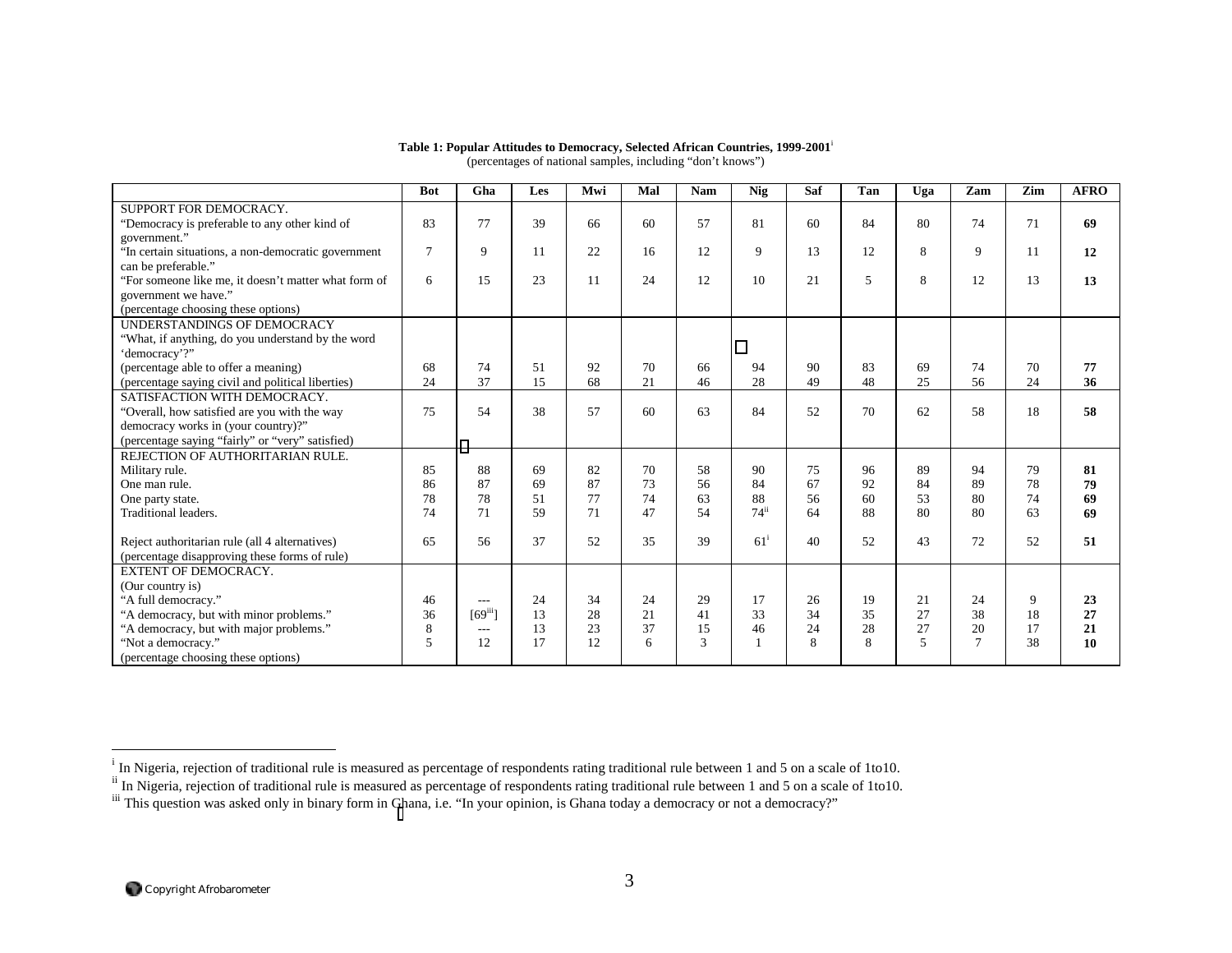Nevertheless, a majority of citizens expresses support for democracy in 11 out of 12 Afrobarometer countries, with the residents of Tanzania, Botswana and Nigeria being the most supportive (above 80 percent). Tanzania's high score is raised by the Zanzibar islands, where fraud and violence in recent elections have apparently served only to strengthen the population's preference for (real) democracy.<sup>9</sup> And expectations for democracy in Nigeria, which were measured less than a year after an historic founding election, may be inflated by transition euphoria.<sup>10</sup> Despite these reservations, however, the form of government commonly called democracy clearly attracts wide support in various sub-Saharan African countries.

The Africans we interviewed also claim to understand the meaning of democracy. Three out of four survey respondents (77 percent) can venture a definition of the term, with the remainder saying that they "don't know" or have "never heard of democracy" (see Table 1, Row 2). Perhaps unexpectedly, fully one-third offer universal and liberal definitions, associating democracy with civil liberties (28 percent), notably freedom of expression, and with political rights (8 percent), that is, the right to participate in competitive elections.<sup>11</sup> Liberal notions of democracy are especially common in Malawi and Zambia (and above average in South Africa, Namibia and Ghana), perhaps reflecting the extent to which the old regimes in these countries had stifled dissent and denied real choices at the polls.

Support for democracy in the abstract is also accompanied by satisfaction with democracy in practice, though at reduced levels (Table 1, Row 3). Asked "how satisfied are you with the way democracy works in (your country)?" a slight majority gives a positive response ("somewhat/fairly satisfied" or "very satisfied"), averaging 58 percent across 12 countries. Satisfaction is again high in Nigeria and Tanzania, in part for the idiosyncratic reasons already discussed. The encouraging results from Botswana (75 percent satisfied) probably represent a mature public contentment with the capable developmental performance of elected governments over almost 40 years. Zimbabwe lies at the other end of the scale: a bare 18 percent of respondents say they are satisfied with democracy, clearly revealing the extent to which the performance of elected government in that country is now deemed to have fallen short of expectations.

The Zimbabwe case casts light on the quality and depth of democratic commitments in African countries. There is striking dissonance in Zimbabwe between support for democracy (71 percent) and satisfaction with democracy (18 percent). This gap suggests that citizens can demand democracy even when they are not being supplied with it. Although democracy does not presently work well as an instrument for fulfilling current needs, people can remain intrinsically attached to it as a preferred form of government. More than half of all Zimbabweans feel this way (59 percent). Yet the proportion of "dissatisfied democrats" (whom Norris calls "critical citizens["12\)](#page-24-0) across all 12 African countries in our sample is far lower, at just 19 percent (see Table 2). Because other elected regimes in Africa have not sunk as far as Zimbabwe into political and economic crisis, the extent of intrinsic citizen attachment to democracy has not been fully tested and revealed in these other places. Overall, one in five Africans interviewed is willing to extend support to democracy, even while being dissatisfied with its results. This suggests that there is a reservoir of popular goodwill towards democratically organized regimes that has yet to be fully tapped.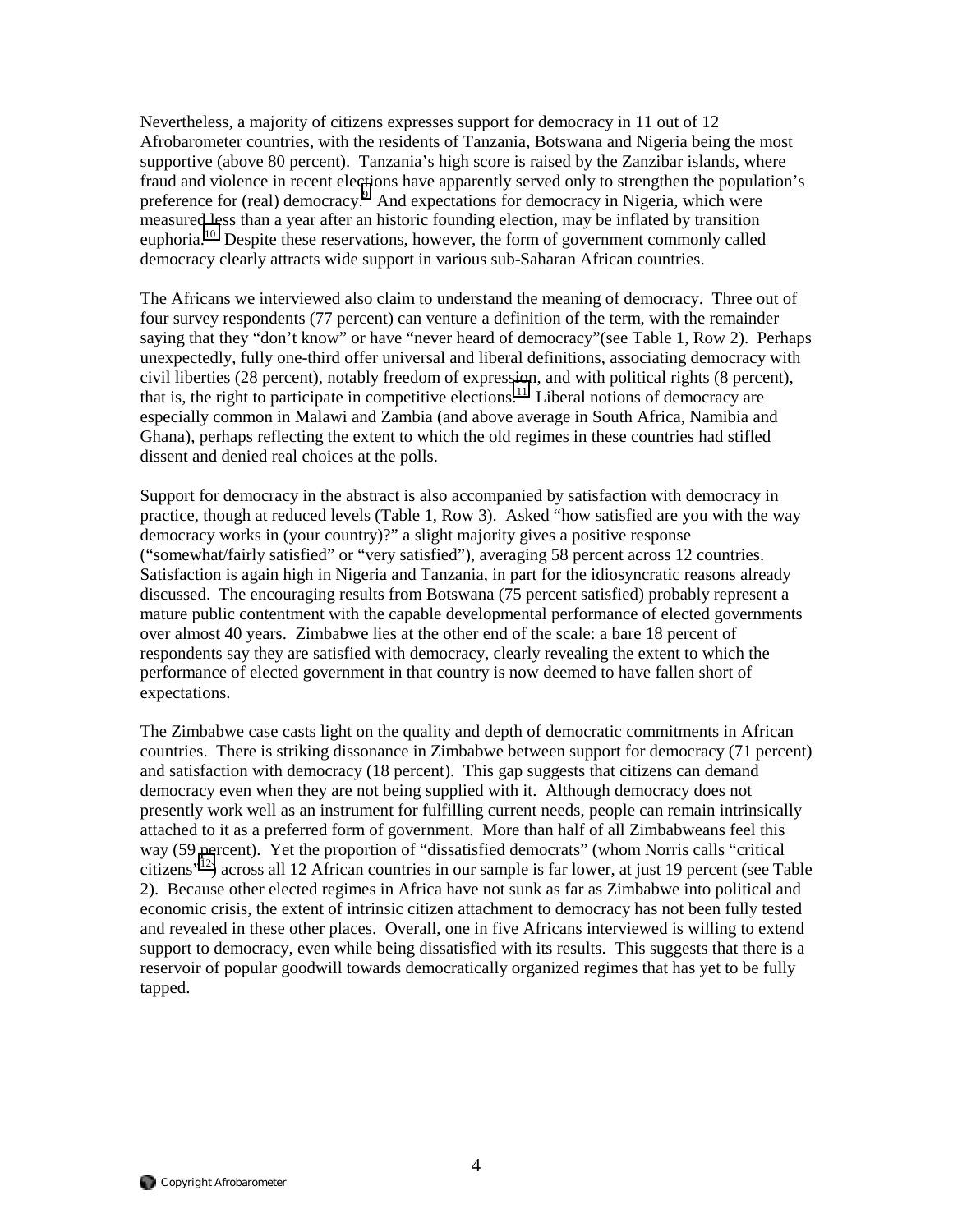|                  |                | <b>Satisfied With Democracy</b> |                               |  |  |  |  |  |  |
|------------------|----------------|---------------------------------|-------------------------------|--|--|--|--|--|--|
|                  |                | Yes                             | No                            |  |  |  |  |  |  |
|                  | Yes            | 57%                             | 19%                           |  |  |  |  |  |  |
| <b>Support</b>   |                | satisfied<br>democrats          | dissatisfied<br>democrats     |  |  |  |  |  |  |
| <b>Democracy</b> | N <sub>0</sub> | 12%                             | 12%                           |  |  |  |  |  |  |
|                  |                | satisfied<br>non-democrats      | dissatisfied<br>non-democrats |  |  |  |  |  |  |

## **Table 2: Cross-Tabulation of Support for, and Satisfaction with, Democracy**

(percentage of respondents in 12 African countries,  $n = 18,526^*$ )

\*n excludes "don't knows"

We turn now to the bad news. Any generalizations about widespread, liberal and intrinsic forms of support for democracy must be qualified in several important respects. When taken together, the following reservations point to the incompleteness of expressed popular commitments to democracy in Africa.

#### **Popular Conceptions of Democracy Are Tractable**

Liberal democrats may welcome the discovery that many Africans seem to define democracy in terms of universal human rights. But since the unfamiliar notion of a popular African liberalism runs against the grain of the literature on political culture on the continent,<sup>13</sup> it requires further interrogation. Attitudes about democracy that individuals venture in a public opinion survey may be half-formed, self-censored, or readily subject to change. The Afrobarometer data already contains several items of counter-evidence that demonstrate the popularity of contending versions of democracy and the fragility of any apparent liberalism.

First, while civil and political liberties may be the most common popular way of thinking about democracy overall, the survey sample contains considerable cross-country variation. In the 12 countries surveyed, this liberal definition ranked first in only nine. In Nigeria and Lesotho, people were more likely to define democracy as "government by, for and of the people," and in Botswana, people were equally likely to opt for this latter definition as for one based on individual rights. When transferred to African contexts, the meaning of Lincoln's Gettysburg definition is open to interpretation. Since it correlates with respondents' level of education, it may be a learned response absorbed through formal schooling.<sup>14</sup> Alternatively, "government by, for and of the people" may reflect more collectivist interpretations of democracy that run counter to standard liberal versions. Such meanings are certainly more consistent with Jerry Rawlings' populist cry of "power to the people" or Julius Nyerere's communitarian recollections of "talking until we agree." $15$ 

Second, citizens attach distinctive, homegrown meanings to democracy in certain countries. Although indigenous conceptions are invoked less frequently than universal rights, they nevertheless impart local flavor to popular definitions. In Uganda, democracy is seen as a regime of "peace and unity" (14 percent, third ranked meaning) in a context where genocidal conflicts were the order of an earlier day. In South Africa, where democracy is associated with "equality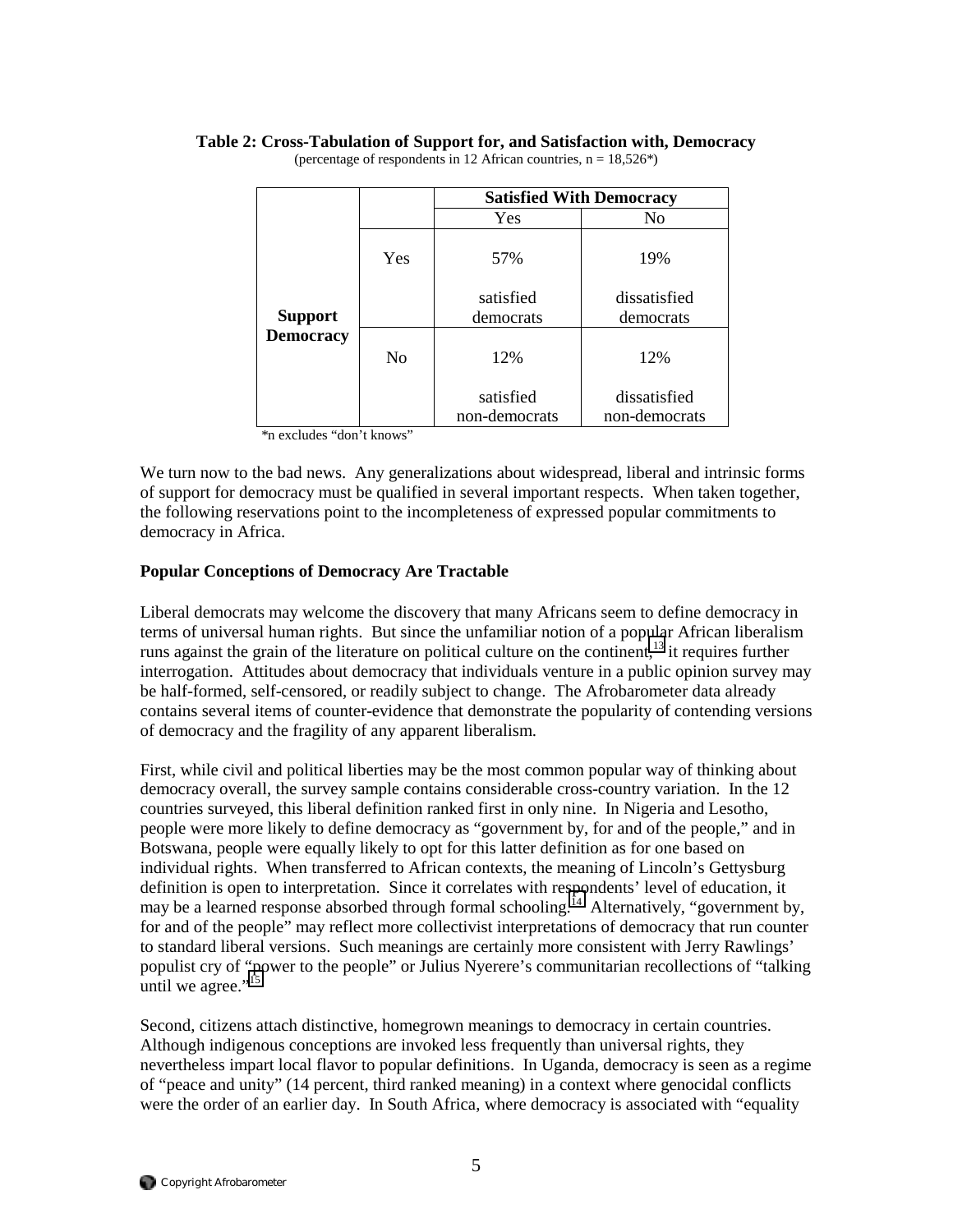and justice" (13 percent, second ranked meaning), people look to the new regime as an antidote to apartheid and a device to rid the country of humiliating discriminations. And in Mali, respondents draw on traditional values when reading democracy as "mutual respect" (4.2 percent, fifth ranked meaning), a norm that smoothes the way to discussion, decision making, and peace building at the community level.

Thus the meaning of democracy is tractable. It can be bent to mean what people want it to mean. And, because the term has positive moral connotations, it can be stretched to cover a wide range of preferred political systems.[16](#page-24-0) Thus, some Afrobarometer survey respondents regard democracy vaguely as the obverse image of the prior political order, while others use the term to portray the imagined advantages of a pre-colonial past. We also suspect that alongside those "democrats" who are attached to the new regime because of a normative acceptance of principles, others simply recognize pragmatically that, in a post-cold war world, there is no feasible alternative.<sup>17</sup> To the extent that democracy can mean all things to all people, however, it risks losing a core identity of its own. Nor is it clear whether ideals like peace, unity and equality can be easily reconciled with expressed desires for individual liberties. If the former values ever take precedence, the type of democracy preferred in Africa could well become a non-liberal one.

Finally, mass political attitudes are not fixed and can be easily molded. The Afrobarometer instrument contains a small test of the effects of question wording on the meanings attached to democracy. We first ask, in completely open-ended fashion, "what, if anything, do you understand by the word 'democracy'?" Respondents are free to say anything that comes to mind, their answers are recorded verbatim, and coding of responses takes place after the fact. This inductive approach gives rise to the distribution of responses discussed above and reported in Table 1 (Row 2), in which civil and political liberties rank first overall. We follow up with a closed-ended question that asks respondents to rate the "importance" of certain given attributes "in order for a society to be called democratic," ranging from political procedures like "the majority rules" to substantive outcomes like "everyone enjoys basic necessities like shelter, food and water." When the question is posed this way, people continue to associate democracy with civil and political liberties: for example, strong majorities think that "freedom to criticize the government" (75 percent) and "regular elections" (74 percent) are important in a democratic society. But even larger majorities associate a democratic society with "jobs for everyone" (86 percent) and "equal access to education" (88 percent).

In principle, one sets greater store by the results of open-ended questions than of structured questions that can lead respondents toward predetermined answers. Nevertheless, when primed to think in terms of the delivery of socio-economic goods (jobs, education, etc.), interviewees clearly broaden their initial conception of democracy to include positive (social and economic) as well as negative (civil and political) rights. This pattern of responses is consistent across all 12 countries. Thus, while many Africans seem prone to think of democracy first as a set of freedoms (like the protection of rights and voting in elections), they may also be easily persuaded that socioeconomic development is actually more important than political liberty.

#### **Enclaves of Non-Democratic Sentiment Remain**

Pro-democratic sentiments have not won the day in all the countries in the Afrobarometer sample. For example, the survey conducted in Lesotho in August 2000 revealed that only a minority of the electorate (39 percent) prefers democracy (see Table 1, Row 1). Instead, Basotho profess considerable cynicism and confusion about the sustainability of various political arrangements for their country, with one-quarter saying that the form of government "doesn't matter" and a further one-quarter (24 percent, higher than in any other country) saying they "don't know" their own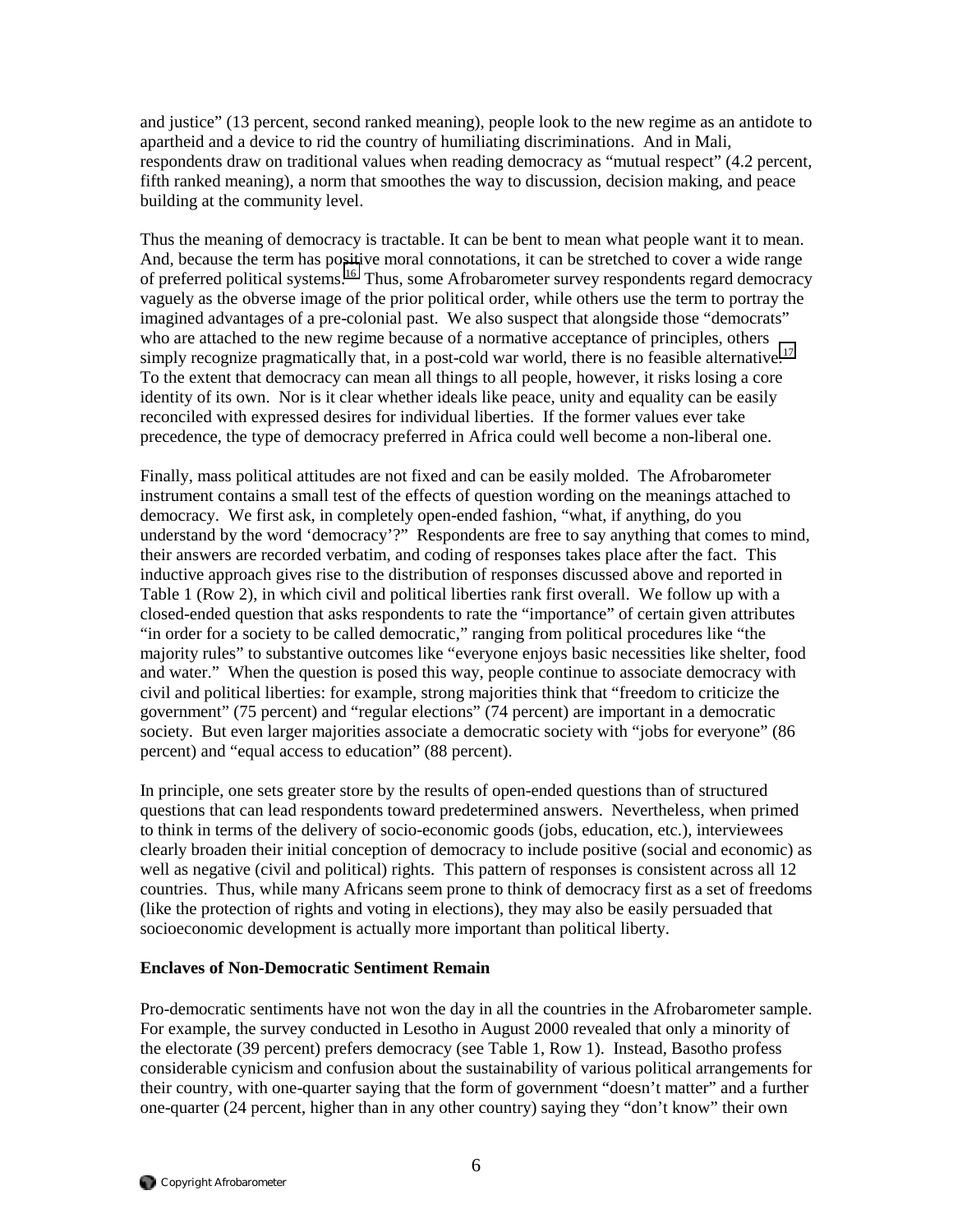regime preferences. Such detachment is directly traceable to the country's disputed general election of May 1998 in which opposition forces rejected the ruling party's victory and a government was installed by armed South African intervention.<sup>18</sup> These chaotic events created an atmosphere of instability and uncertainty that is reflected in a profile of public opinion that is clearly skeptical of democracy.

In other places, respondents actively express support for authoritarian alternatives. For example, more than one out of five Malawians (22 percent), consider that "in certain situations, a nondemocratic government can be preferable." This appears to be a considered opinion since it coexists with one of the highest levels of democratic literacy in the sample (92 percent of Malawians can offer a meaning for democracy, second only to Nigerians). These sentiments are most prevalent in Malawi's Central Region, the homeland and political base of Dr. Hastings Kamuzu Banda, the country's former strongman. In South Africa, willingness to entertain authoritarian alternatives is also above average; in this case, it is significantly concentrated among whites.<sup>19</sup> In both of these countries, support for non-democratic alternatives appears to be an expression of regret for an old regime among persons who previously possessed – but who have now lost – access to the levers and spoils of power.

*Both* political disengagement *and* authoritarian nostalgia coexist in yet other countries. In Mali, almost one-quarter of the largely rural and poorly educated population withdraw from tendering an opinion when asked to compare political regimes. And a further 16 percent flirts with the idea of a non-democratic alternative, perhaps remembering the way that a transitional military government under Amadou Toumani Touré served as midwife to the birth of a democratic regime in 1991-2. In Namibia, equal proportions are disengaged from evaluating regime options and tempted by non-democratic alternatives (12 percent each), and many others "don't know" (19 percent), leading to a well-below-average level of popular support for democracy. In all these places, though each for different reasons, new democratic regimes remain at risk for want of more whole-hearted popular commitments.

## **Rejection of Authoritarian Alternatives Does Not Amount to Support for Democracy**

One of the shortcomings of transitions to democracy in Africa during the 1990s was that political protesters knew what they were against, but did not have a clear vision of what they were for. They were against dictatorship, with all its attendant repression, mismanagement and corruption. They said they were for democracy, but more as a slogan than as a fully comprehended institutional system for dividing and balancing power and for demanding accountability. In fact, people seemed ready to accept political "change," however defined, provided it led them away from the political status quo, which had long been deemed unacceptable. As such, mass movements for political transition were generally "anti-authoritarian" rather than specifically "pro-democratic."

The Afrobarometer provides evidence that this tendency persists (see Table 1, Row 4). Respondents were asked whether they approved of various ways in which their country could be "governed differently." These alternatives included military rule, one-man rule, one-party rule and traditional rule "by kings, chiefs…(or) a council of traditional elders."

Importantly, more people reject authoritarian alternatives than express support for democracy. Military rule is highly unpopular (repudiated by 81 percent of all Africans interviewed), closely followed by one-man rule (disavowed by 79 percent).<sup>20</sup> Several decades after political independence, citizens in many African countries appear to have arrived at the conclusion that government by military or civilian strongmen is no longer tolerable. Popular rejection of soldiers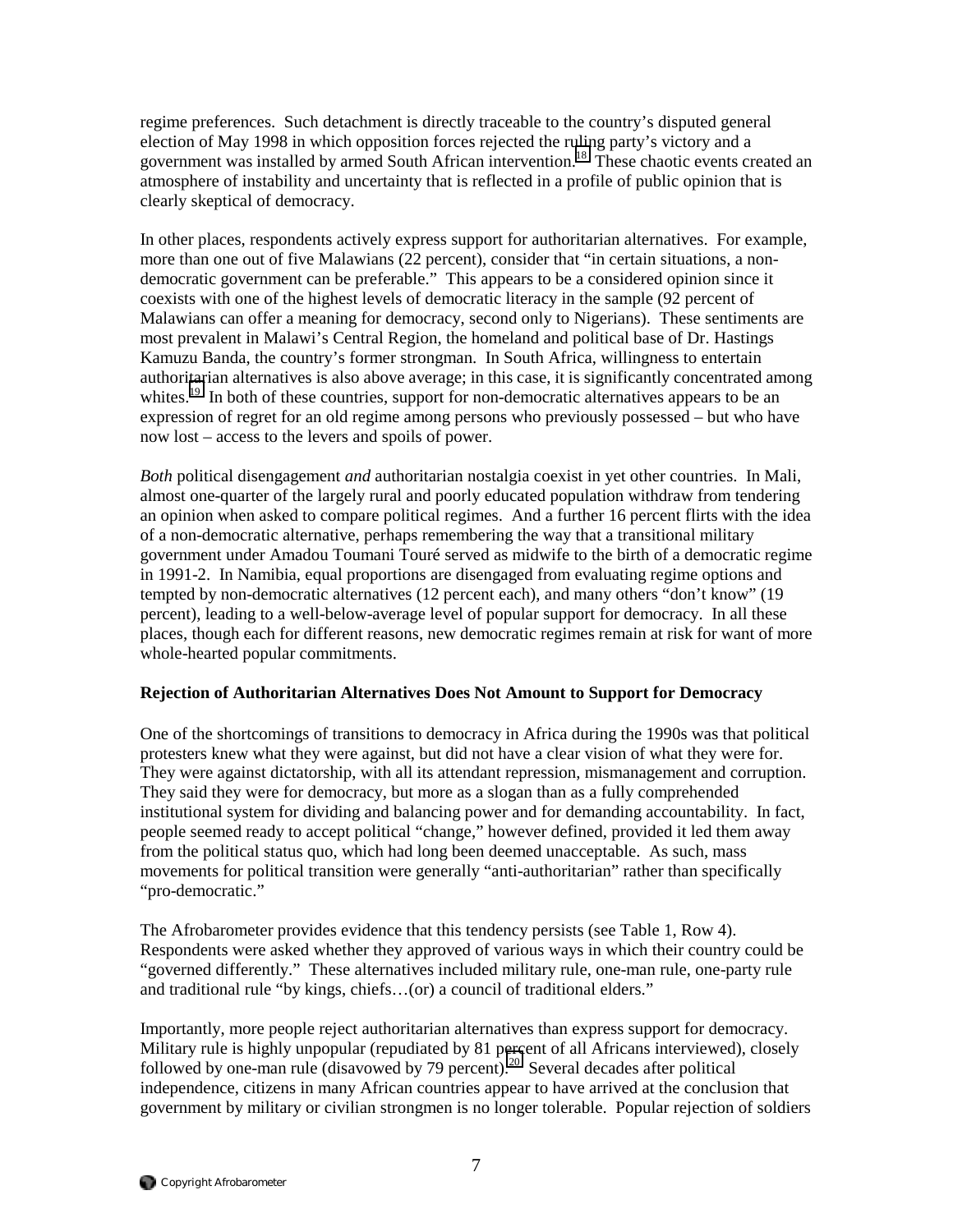as governors is most pervasive in Tanzania, a country that has never suffered an attempted military coup. But it is also widespread in Nigeria and Ghana, where the army has repeatedly wrested control of government from civilians. In all these countries, anti-military sentiment is more widespread than support for democracy.

Authoritarian temptations vary by country. One-man rule remains a viable popular option in only one place in our sample, Namibia, where Sam Nujoma has stamped his personal authority on the political regime by pushing through a constitutional amendment to allow himself a third presidential term. Whereas only a bare majority opposes one-man rule in Namibia (56 percent), an overwhelming majority does so in Zambia (89 percent), where Frederick Chiluba decided to forego his own bid for a third term in the face of resistance in Parliament, in his own party, and from civil society. If nothing else, these contrasting examples suggest that incumbents take public opinion into account when judging the prospects for clinging to power.

An institutionalized one-party regime retains greater appeal in Africa than a personal, one-man show. In three countries, citizens barely reject single-party government: Lesotho (51 percent), Uganda (53 percent) and South Africa (56 percent). This alternative regime remains attractive in Lesotho and Uganda because multiparty competition in these places is presumed to have given rise to political violence, against which single party rule seems to promise greater stability. Perhaps South Africans do not rule out one-party government because this system comes close to what they already have: the African National Congress (ANC), the main vehicle of the country's democratic transition, retains overwhelming popular support within a dominant party system.<sup>[21](#page-24-0)</sup>

Lastly, some Africans remain enamored of traditional forms of government. In Mali, respondents were equally split on whether government by a council of elders would be an acceptable form of contemporary governance. This result raises the question of whether the exercise of hereditary authority by older male community leaders is seen as compatible with democracy. If accompanied by "mutual respect," some Malians apparently think that democracy and patrimonialism can be reconciled. Tanzanians seem to disagree; 88 percent reject rule by chiefs or headmen, no doubt because a one-party government has systematically undermined the powers and challenged the legitimacy of traditional leaders. The contrasting cases of Mali and Tanzania help to highlight the fact that, in the popular imagination, traditional rule and one-party rule remain the most tenable alternatives to multiparty electoral democracy in Africa.

To reveal the depth of democratic commitments, let us examine the proportion of citizens who reject *all* authoritarian alternatives.<sup>22</sup> The Afrobarometer shows that barely half the respondents across 12 countries reject all four alternatives presented above (i.e., military, one-man, one-party and traditional rule). Some 66 percent reject the first two alternatives, while 62 percent reject the first three, but only 51 percent consistently reject all four. In other words, about half of all Africans interviewed, including many of those who say democracy is "always preferable," retain residual attachments to at least one non-democratic system.

The summary indicator of "rejection of authoritarian rule" divides African countries into three groups (see Table 1, Row 4). In the first group, in which democratic attachments are deepest, more than six out ten citizens completely reject all authoritarian alternatives: countries in this group include Zambia (72 percent), Botswana (65 percent), and Nigeria (61 percent). In a regime popularity contest, citizens in these countries seem to be fairly well wedded to democracy. The second group contains countries in which only slim majorities eschew all authoritarian temptations: included here are Ghana (56 percent) and Malawi, Tanzania and Zimbabwe (all 52 percent). The populations of these countries could go either way if faced with a tough choice between democracy and some form of authoritarian rule. The third and largest group contains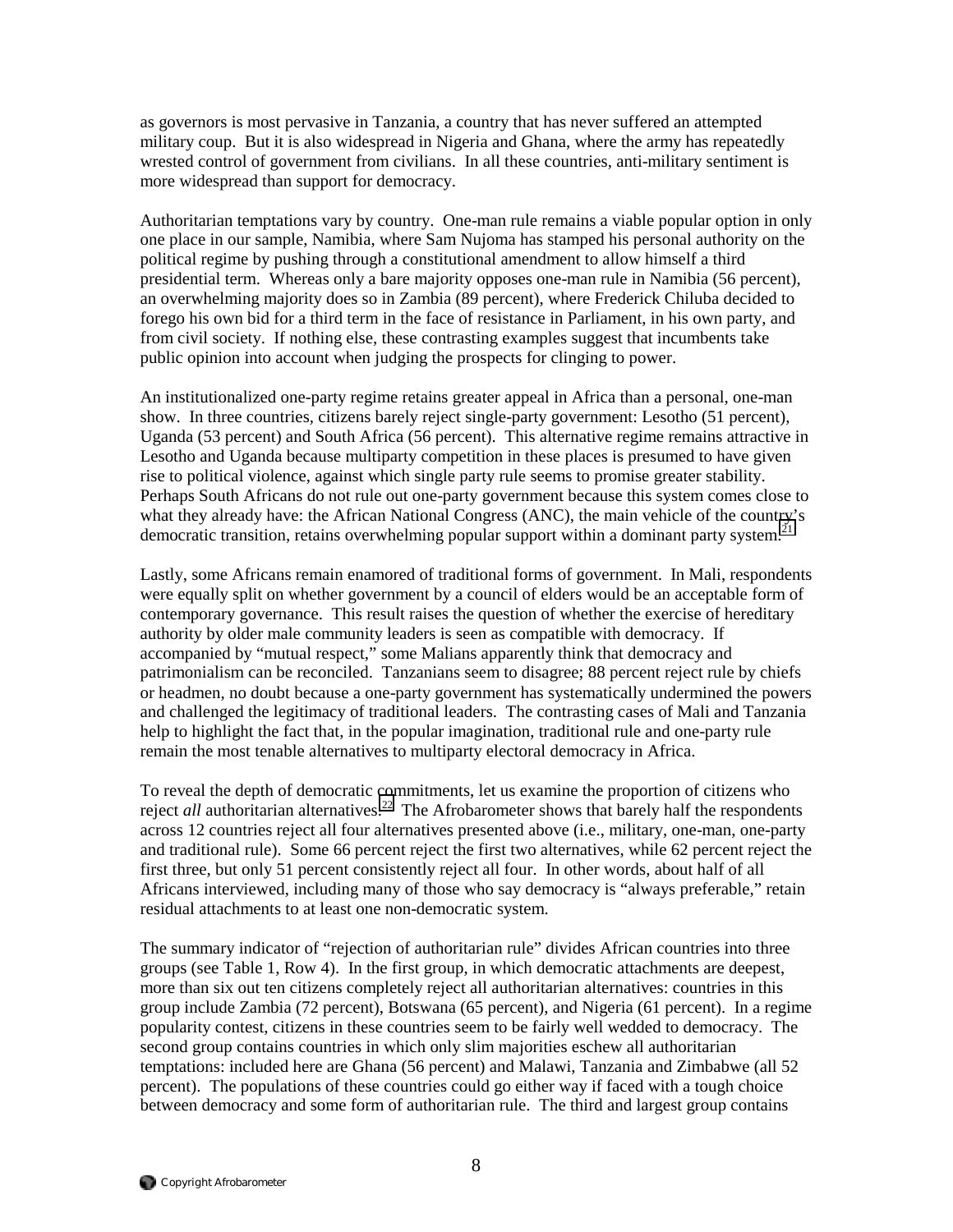five countries that lack a majority of convinced anti-authoritarians: Uganda (43 percent), South Africa (40 percent), Namibia (39 percent), Lesotho (37 percent) and Mali (35 percent). Other things being equal, these latter countries would appear to be the places where the greatest challenges persist in building popular commitment to democracy.

If (negative) rejection of authoritarian rule were evolving into (positive) support for democracy, we would expect these popular sentiments to be strongly correlated. Although the relationships run in the predicted direction and are statistically significant, the correlations are not particularly strong.<sup>23</sup> These results suggest that African opposition to dictatorship has yet to fully deepen into an unshakeable commitment to democracy. Indeed, only a minority of the people we interviewed (43 percent) can be described as "committed democrats" (see Table 3) in that they consistently say that they *both* support democracy *and* reject all four authoritarian alternatives. Others express discordant views, simultaneously saying that they support democracy and harboring nostalgic feelings for more forceful forms of rule. This group, comprised of those who at best are "protodemocrats," constitutes almost one-third (32 percent) of all survey respondents.

|  |  | Table 3: Cross-tabulation of Support for Democracy and Rejection of Authoritarianism |
|--|--|--------------------------------------------------------------------------------------|
|  |  |                                                                                      |

|                  |                | <b>Reject Authoritarianism</b> |               |  |  |  |  |  |  |
|------------------|----------------|--------------------------------|---------------|--|--|--|--|--|--|
|                  |                | Yes                            | No            |  |  |  |  |  |  |
|                  | Yes            | 43%                            | 32%           |  |  |  |  |  |  |
|                  |                | committed                      | proto-        |  |  |  |  |  |  |
| <b>Support</b>   |                | democrats                      | democrats     |  |  |  |  |  |  |
| <b>Democracy</b> | N <sub>0</sub> | 9%                             | 15%           |  |  |  |  |  |  |
|                  |                | proto-                         | committed     |  |  |  |  |  |  |
|                  |                | non-democrats                  | non-democrats |  |  |  |  |  |  |

(percentage of respondents in 12 African countries,  $n = 18,554^*$ )

\*n excludes "don't knows"

Because popular rejection of authoritarian rule is incomplete, sober assessments are warranted about of the depth of democratic attachments in sub-Saharan Africa. Not only is support for democracy apparently shallow, but even the degree of anti-authoritarianism can be easily overstated.

#### **Democratization is Far from Complete**

Africans may still be engaged in political learning, but they already recognize that the versions of democracy offered by their own leaders are incomplete. To tap the extent of democracy, the surveys asked whether each respondents' country is "a full democracy," "a democracy, but with minor problems," "a democracy, but with major problems," or "not a democracy" at all. The distribution of responses by country is shown in Table 1 (Row 5).

By this measure, the survey respondents have rather realistic impressions of recent political progress. Overall, less than one-quarter (23 percent) are willing to venture that the regime in their country has consolidated itself into a fully fledged democracy. Whereas almost half of all Batswana (46 percent) consider democratization to be complete, very few Zimbabweans do (9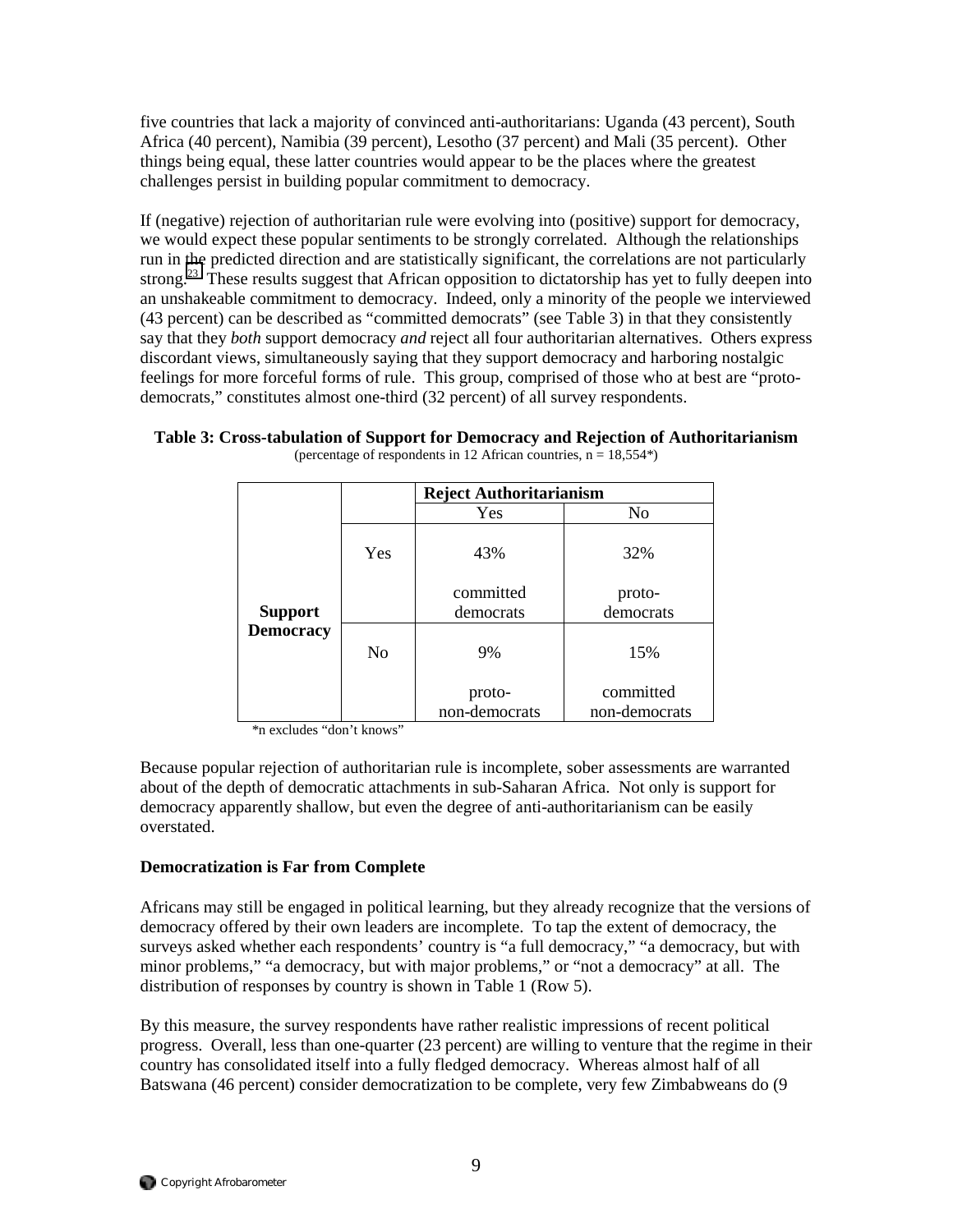percent). Indeed, more than one out of three (38 percent) think that their current regime is not a democracy at all.

In between these extremes, the largest group of respondents (48 percent) recognizes that African neo-democracies are partial and incipient. The electoral regimes that have emerged from founding and second elections in Africa are beset by the challenges of constructing the multiple political institutions required in a functioning democracy. Taking a hard-headed look at the national political context, some 21 percent of all respondents think that they live in a democracy facing "*major*" problems of regime consolidation. In Nigeria, where 46 percent take this position, citizens recognize more frequently than other Africans the enormous challenges of governing multicultural societies with untested democratic institutions. But reflecting a political optimism detected elsewhere in the surveys, even more citizens – some 27 percent overall – think that the problems faced by their democracy are "*minor*" and therefore, presumably, resolvable. By this criterion, Namibians are the most optimistic of all.

#### **Support for Democracy is Dispersed**

Of all the popular political attitudes considered here, support for democracy is the most difficult to explain. Statistically speaking, one cannot account for much of its variance using demographic indicators or other attitudinal predictors. Democratic commitments are elusive precisely because they are not concentrated among a few distinctive social segments or opinion leaders. Instead they are widespread, being broadly distributed across a variety of demographic and opinion groups.

One may be tempted to conclude that support for democracy is therefore "diffuse," but this runs the risk of implying, as David Easton once did, that support for democracy is deeply rooted, having been absorbed, like mother's milk, as part of a population's shared socialization experience during childhood.<sup>24</sup> But, in new democracies, citizens are unlikely to possess a reservoir of favorable affective dispositions arising from a lifetime of exposure to democratic norms. Since democratization is a novel experience in these countries, how could such formative indoctrination have taken place? Thus, to repeat the theme of this chapter, the widespread popular support for democracy that we have discovered in Africa is also recent, tentative, and shallow.

Instead of bestowing "diffuse support" on reformed political regimes, African citizens are highly pragmatic: they fall back on performance-based judgments of what democracy actually does for them. Thus, there is a counterpart to the expectation that attitudes of support for democracy will be so dispersed as to be difficult to model statistically: attitudes towards the performance of new regimes – such as satisfaction with the way that democracy actually works – will be much easier to predict. Both these expectations are now tested using ordinary least squares regression models. The presentation is summarized in Table 4 and intentionally kept brief for the general reader. Specialists who wish to examine the models more closely or explore other lines of analysis may refer to the appendix, which describes how all dependent and explanatory variables are measured.

As Table 4 confirms, *support for democracy* is hard to explain. An array of 19 explanatory variables accounts for only 7 percent of the variance (adjusted R square = .073) in support for democracy across 12 African countries. The model does help, however, to discern the origins of popular democratic support by distinguishing explanatory factors that are statistically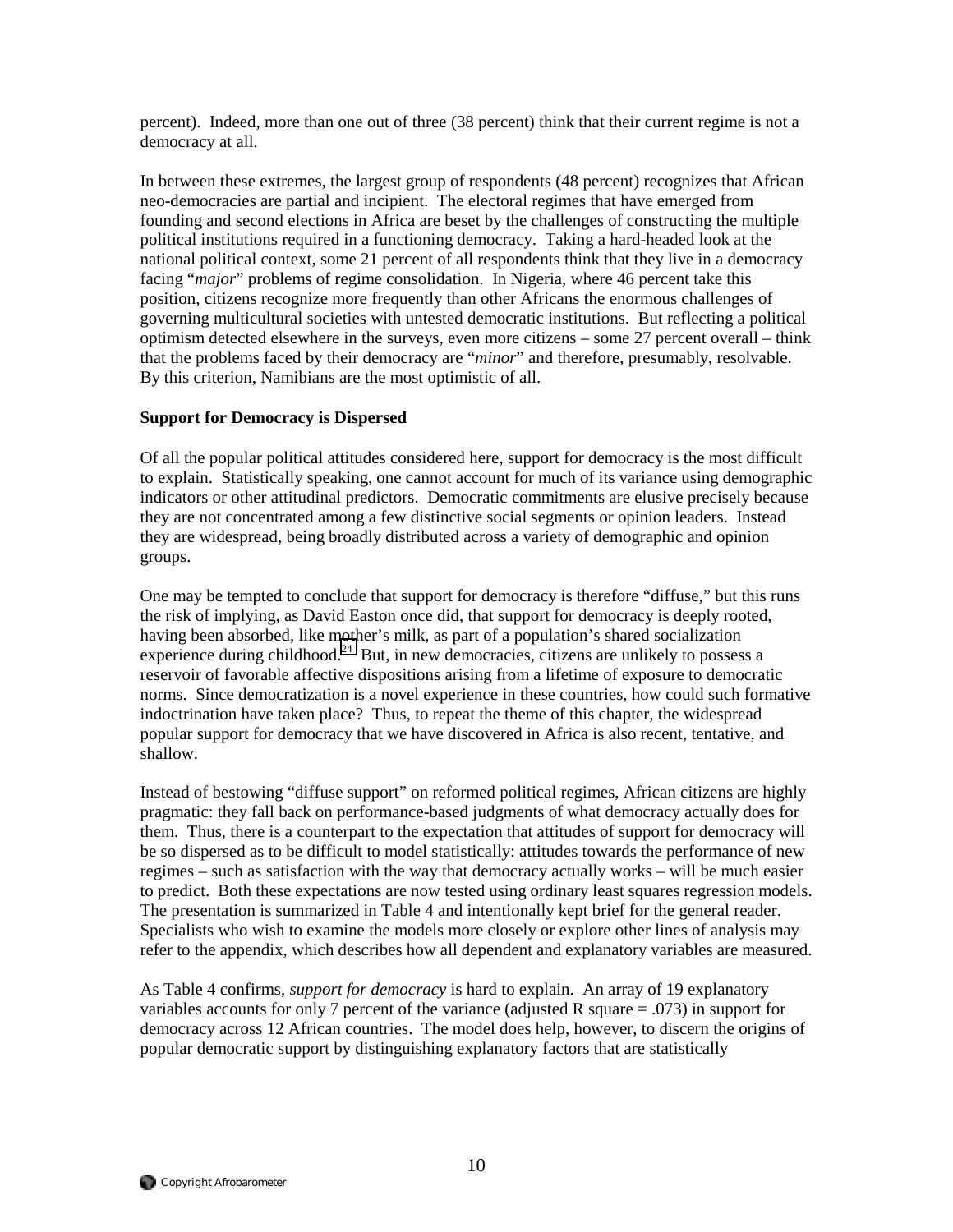|                                    | <b>Support for</b><br><b>Democracy</b> |                | <b>Rejection of</b><br><b>Auth. Rule</b> |          | <b>Extent of</b><br><b>Democracy</b> |                | Satisfaction w/<br><b>Democracy 1</b> |                | Satisfaction w/<br><b>Democracy 2</b> |      |
|------------------------------------|----------------------------------------|----------------|------------------------------------------|----------|--------------------------------------|----------------|---------------------------------------|----------------|---------------------------------------|------|
|                                    | <b>Beta</b>                            | Sig.           | <b>Beta</b>                              | Sig.     | <b>Beta</b>                          | Sig.           | <b>Beta</b>                           | Sig.           | <b>Beta</b>                           | Sig. |
|                                    |                                        |                |                                          |          |                                      |                |                                       |                |                                       |      |
| Constant                           |                                        | .000           |                                          | .000     |                                      | .000           |                                       | .000           |                                       | .033 |
| DEMOGRAPHIC FACTORS                |                                        |                |                                          |          |                                      |                |                                       |                |                                       |      |
| Gender                             | $-.018$                                | .128           | $-.010$                                  | .533     | .026                                 | .020           | $-.008$                               | .425           | $-.017$                               | .076 |
| Age                                | .016                                   | .187           | .036                                     | .028     | .027                                 | .019           | $-.001$                               | .959           | $-.002$                               | .868 |
| Education                          | .010                                   | .437           | .022                                     | .204     | .025                                 | .040           | $-.033$                               | .003           | $-.037$                               | .000 |
| Residential location (urban/rural) | $-.019$                                | .133           | $-.002$                                  | .917     | .008                                 | .494           | $-.004$                               | .728           | $-.003$                               | .736 |
|                                    |                                        |                |                                          |          |                                      |                |                                       |                |                                       |      |
| <b>ECONOMIC FACTORS</b>            |                                        |                |                                          |          |                                      |                |                                       |                |                                       |      |
| Overall government performance     | .054                                   | .000           | $-.047$                                  | .020     | .145                                 | .000           | 157                                   | .000           | .121                                  | .000 |
| Satisfied with national economy    | .024                                   | .100           | $-.049$                                  | .028     | .066                                 | .000           | .074                                  | .000           | .056                                  | .000 |
| Past economic satisfaction         | .027                                   | .111           | $-.018$                                  | .439     | .004                                 | .776           | .058                                  | .000           | .060                                  | .000 |
| Future economic expectations       | .044                                   | .011           | $-0.020$                                 | .367     | .029                                 | .063           | .180                                  | .000           | .165                                  | .000 |
| Relative deprivation               | .001                                   | .953           | $-.018$                                  | .343     | .002                                 | .860           | .088                                  | .000           | .086                                  | .000 |
| Support structural adjustment      | .041                                   | .001           | .111                                     | .000     | .023                                 | .043           | .004                                  | .687           | .009                                  | .373 |
| Perceive economic inequality       | .037                                   | .002           | .129                                     | .000     | .100                                 | .000           | $-.047$                               | .000           | $-.017$                               | .085 |
| Delivery of economic goods         | .009                                   | .566           | $-0.066$                                 | .001     | .029                                 | .036           | .065                                  | .000           | .058                                  | .000 |
|                                    |                                        |                |                                          |          |                                      |                |                                       |                |                                       |      |
| POLITICAL FACTORS                  |                                        |                |                                          |          |                                      |                |                                       |                |                                       |      |
| Interested in politics             | .070                                   | .000           | .084                                     | .000     | .011                                 | .313           | .015                                  | .124           | .009                                  | .367 |
| Political efficacy                 | .083                                   | .000           | .108                                     | .000     | .038                                 | .001           | .066                                  | .000           | .056                                  | .000 |
| Political winner                   | .066                                   | .000           | .166                                     | .000     | .019                                 | .080           | .053                                  | .000           | .051                                  | .000 |
| Government responsiveness          | .088                                   | .000           | .059                                     | .005     | .082                                 | .000           | .087                                  | .000           | .066                                  | .000 |
| Trust government institutions      | .017                                   | .193           | .008                                     | .653     | .159                                 | .000           | .068                                  | .000           | .025                                  | .017 |
| Perceive corruption                | $-.006$                                | .655           | $-.010$                                  | .585     | .132                                 | .000           | .077                                  | .000           | .040                                  | .000 |
| Delivery of political goods        | .059                                   | .000           | .258                                     | .000     | .099                                 | .000           | .107                                  | .000           | .066                                  | .000 |
| Extent of democracy                | $\blacksquare$                         | $\overline{a}$ | $\overline{a}$                           | $\equiv$ | $\overline{a}$                       | $\overline{a}$ | $\overline{a}$                        | $\overline{a}$ | .283                                  | .000 |
|                                    |                                        |                |                                          |          |                                      |                |                                       |                |                                       |      |
| ${\bf R}$                          | .275                                   |                | .400                                     |          | .464                                 |                | .612                                  |                | .651                                  |      |
| R square                           | .076                                   |                | .160                                     |          | .216                                 |                | .375                                  |                | .424                                  |      |
| <b>Adjusted R square</b>           |                                        | .073           | .155                                     |          |                                      | .213           |                                       | .373           | .422                                  |      |
| Standard Error of the Estimate     |                                        | .660           |                                          | .646     |                                      | .808           | 1.123                                 |                | 1.059                                 |      |

#### **Table 4: Multiple Regression Estimates of Popular Attitudes to Democracy, Selected African Countries, 1999-2001**

*See Appendix for a description of how all dependent and explanatory variables are measured.* 

significant (highlighted in Table 4).<sup>25</sup> At the risk of simplification, just three findings are noted. First, support for democracy is not explained by demographic factors because it is spread across all social groups regardless of gender, age, education and residential location (urban or rural). In other words, Afrobarometer surveys unearth *no evidence* of any sociological segment that consistently *opposes* democracy.

Second, economic factors are somewhat more important in explaining support for democracy. The higher an individual's assessment of "overall government performance" (measured on an index that includes its performance in managing jobs, prices, crime, health and education, as described in the Appendix), the more likely he or she is to also support democracy. And the more that people support economic structural adjustment (measured on an index that includes support for policies of market pricing, user fees, civil service reform and privatization), the more likely they are to also support democracy.<sup>26</sup> Third, political factors nevertheless carry most of the burden in explaining support for democracy. Some of these factors refer to the political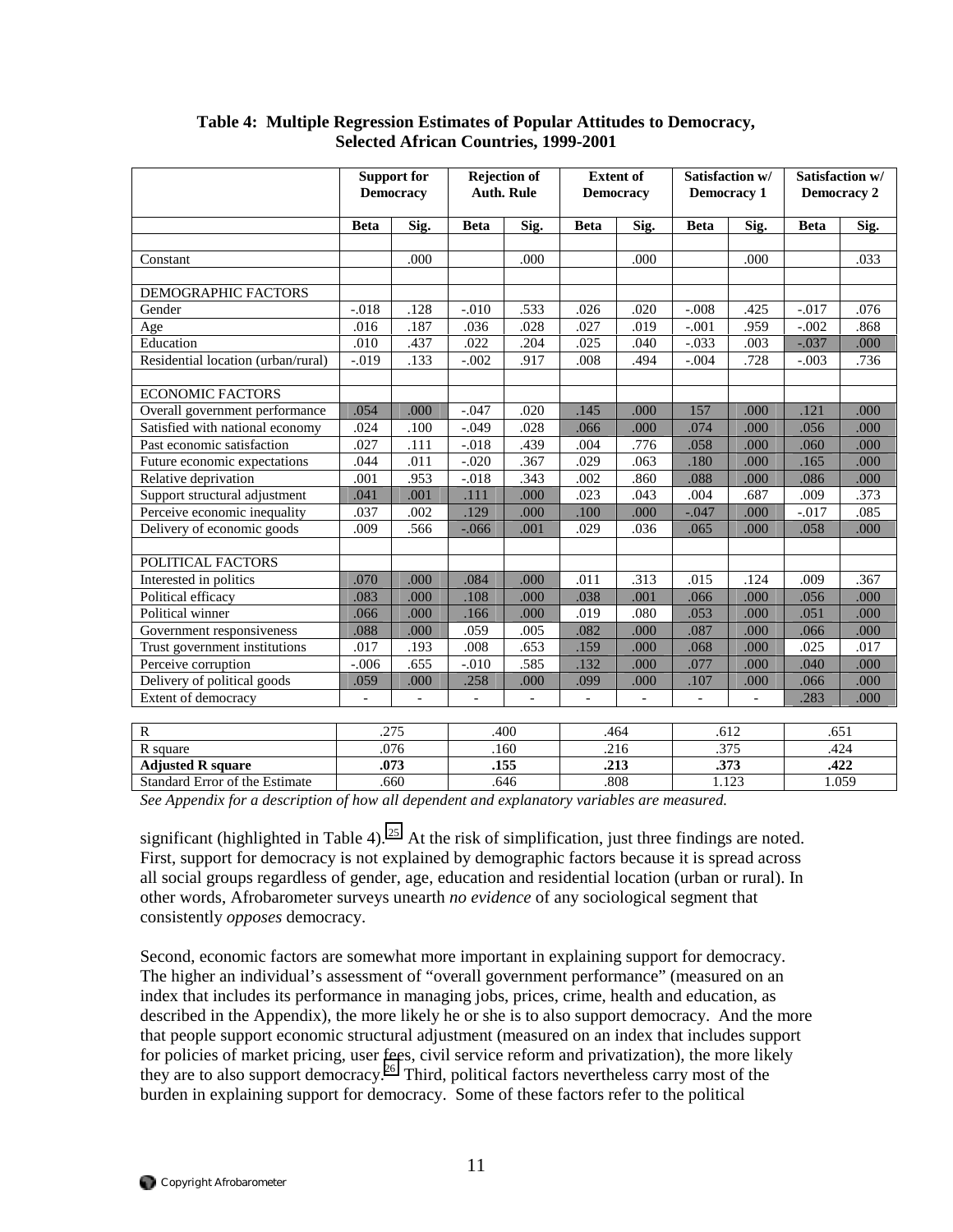psychology of citizens, such as their sense of personal political efficacy, whether they are interested in politics, and whether they feel like winners (i.e., if their party won the last election). Other political factors refer to the political performance of the new regime, especially whether it is seen as being responsive to all citizens and whether it has delivered political goods like free speech, freedom of association, and a choice of candidates at the polls. Although much remains unexplained, political considerations apparently matter most for support for democracy.<sup>27</sup>

Greater explanatory leverage can be obtained over other mass political attitudes. The results of the second model in Table 4 confirm that mass anti-authoritarianism in Africa is more fully formed than popular support for democracy. Regressing the same set of predictor variables on *rejection of authoritarian rule* (measured as an index of rejection of one-man, one-party, military and traditional rule) it is possible to double the amount of variance explained (from 7 to 15 percent). Moreover, when the *extent of democracy* is entered as a dependent variable (measured as a single item that records whether the respondent thinks her country is a non-, partial or full democracy), further explanatory gains are achieved (up to 21 percent). To be sure, these public attitudes are also dispersed across society in the sense that they are not concentrated in any particular demographic group. But they derive more consistently from persons who are psychologically prepared to engage in politics and who base their support for political regimes on performance considerations. It is worth noting that, while anti-authoritarianism is driven largely by judgments of political performance, assessments of the extent of democracy are shaped by considerations of performance generally, both political and economic.

Finally, two models of s*atisfaction with democracy* are presented. This concrete attitude – which, to repeat, measures how satisfied people are with "the way democracy works in (your country)" – is much more cohesive and less scattered than support for democracy. When a standard set of 19 demographic, economic and political predictors are regressed on satisfaction with democracy, it proves possible to explain over one-third (37 percent) of its variance. And when respondent perceptions of the extent of democracy are added to the list of predictors, variance explained rises to 42 percent. In other words, the Africans interviewed are more likely to be satisfied with democracy if they think that their country is a full democracy or something approaching that consolidated status. Satisfaction with democracy is driven primarily by economic considerations, although political factors continue to remain important. An individual's expectations about the economic future stand out in both models; the higher one's hopes that democracy will begin to deliver prosperity in the year ahead, the more likely one is to be satisfied with the performance of democracy today. Interestingly, education is the first demographic factor to attain statistical significance; the fact that its sign is negative in both models, however, indicates that education makes people harder to satisfy. Educated people remain skeptical that democracy will meet popular economic expectations.

#### **Liberalization Does Not Amount to Democratization**

This chapter concludes by considering how Afrobarometer indicators compare with other standard measures of democracy and what such comparisons portend for the quality of emergent political regimes in Africa. As is well known, Freedom House provides annual estimates of the extent of civil liberties and political rights and the status of freedom for over 190 countries in the world, including our 12 African cases.<sup>28</sup> The methodologies for constructing Freedom House (FH) and Afrobarometer (AB) indicators differ markedly. Whereas the FH estimates are expert judgments by a small number of qualified country specialists, the AB data are based on the lay opinions of a large number of citizens of each country. The opportunity thus arises to test whether measures of the extent of democracy derived by different methods validate one another.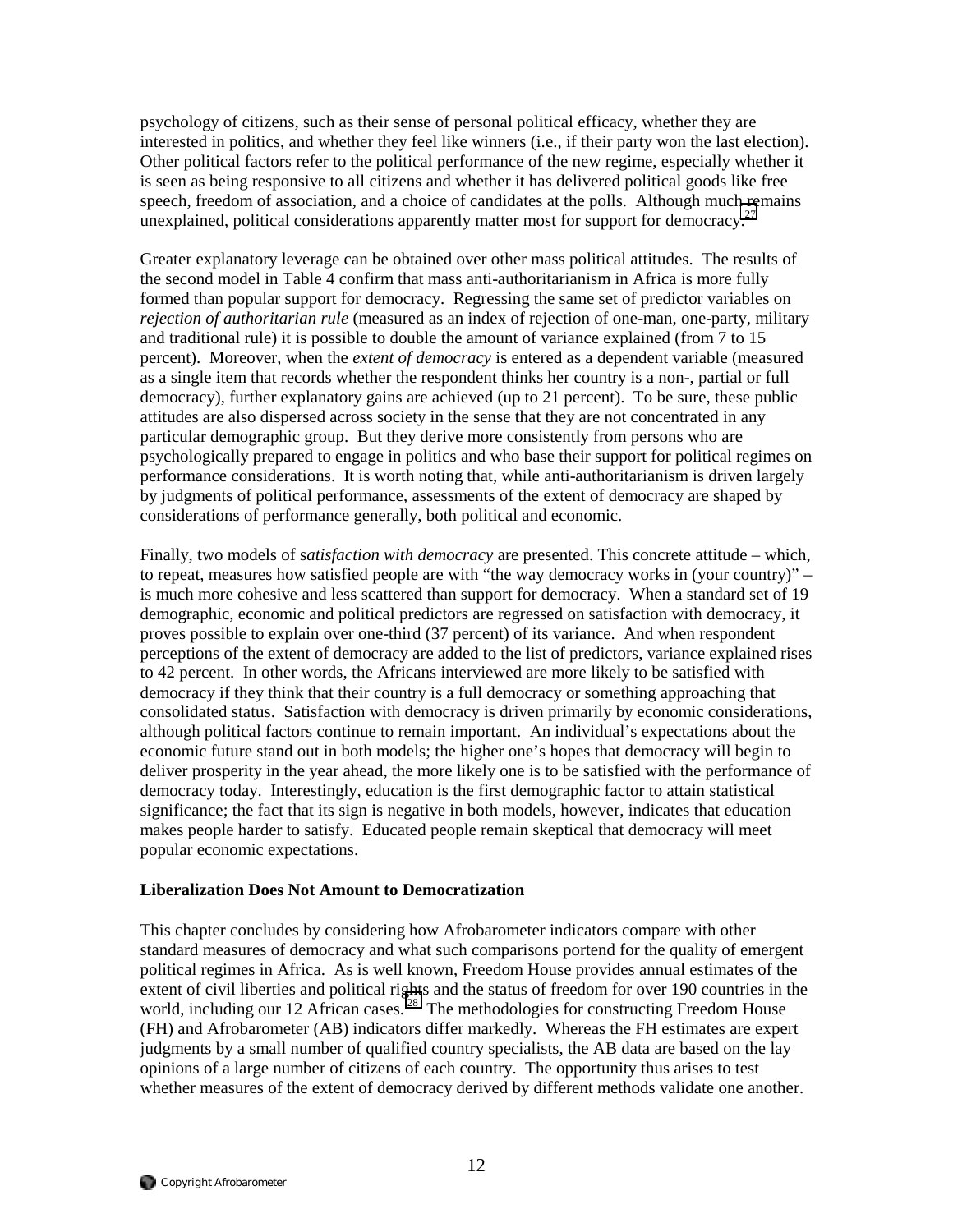The extent of democracy as measured by the Afrobarometer turns out to be strongly and significantly correlated with the status of freedom as estimated by Freedom House.<sup>29</sup> It is even more strongly associated with the FH civil liberties and political rights scores.<sup>30</sup> Consider a couple of examples: Botswana ranks first on ranked country lists for both the Afrobarometer indicator of the extent of democracy and the Freedom House measure of civil liberties (see Table 5). And Zimbabwe in 2000 consistently ranks dead last.<sup>31</sup> These findings suggest that Western academic experts and lay African citizens arrive at roughly similar judgments about the level of democracy that pertains in any given country.

| <b>Extent of Democracy</b> |                      |                      |                                | <b>Political</b><br><b>Liberalization</b> | <b>Democratization</b>                |                                       |  |
|----------------------------|----------------------|----------------------|--------------------------------|-------------------------------------------|---------------------------------------|---------------------------------------|--|
| <b>AB</b> Rank             | <b>FH CL</b><br>Rank | <b>FH PR</b><br>Rank | AB CL<br><b>Change</b><br>Rank | FH CL<br><b>Change</b><br>Rank            | <b>AB PR</b><br><b>Change</b><br>Rank | <b>FH PR</b><br><b>Change</b><br>Rank |  |
| <b>Botswana</b>            | <b>Botswana</b>      | South Africa         | Malawi                         | South Africa                              | Malawi                                | South Africa                          |  |
| Malawi                     | South Africa         | <b>Botswana</b>      | Nigeria                        | Malawi                                    | Mali                                  | Malawi                                |  |
| Namibia                    | Malawi               | Malawi               | Mali                           | Mali                                      | Nigeria                               | Mali                                  |  |
| South Africa               | Namibia              | Lesotho              | Ghana                          | Nigeria                                   | Ghana                                 | Ghana                                 |  |
| Zambia                     | Mali                 | Namibia              | Namibia                        | Ghana                                     | Namibia                               | Namibia                               |  |
| Mali                       | Zambia               | Mali                 | Tanzania                       | Namibia                                   | South Africa                          | Tanzania                              |  |
| Lesotho                    | Lesotho              | Tanzania             | South Africa                   | Tanzania                                  | Zambia                                | Lesotho                               |  |
| Uganda                     | Tanzania             | Nigeria              | Zambia                         | Zambia                                    | Tanzania                              | Nigeria                               |  |
| Tanzania                   | Nigeria              | Zambia               | <b>Botswana</b>                | <b>Botswana</b>                           | Lesotho                               | Zambia                                |  |
| Nigeria                    | Uganda               | Uganda               | Lesotho                        | Lesotho                                   | Zimbabwe                              | Zimbabwe                              |  |
| Zimbabwe                   | Zimbabwe             | Zimbabwe             | Zimbabwe                       | Zimbabwe                                  | Botswana                              | <b>Botswana</b>                       |  |

#### **Table 5: Democracy, Political Liberalization and Democratization: Comparative Rankings of Afrobarometer and Freedom House, Selected African Countries, Circa 2000**

 $AB =$ Afrobarometer

FH = Freedom House

 $CL = Civil$  Liberties

PR = Political Rights

We can push this inquiry further by examining *processes* of political change like political liberalization and democratization (as opposed to political outcomes like the extent of liberty or democracy).<sup>32</sup> Do AB indicators match FH scores when the object of inquiry is political change over time? Again, the answer is affirmative. The AB indicators of political liberalization and democratization are strongly and significantly correlated with the respective FH indicators.<sup>33</sup> And, as Table 5 shows, the rank order distribution of countries is very similar: five countries share rankings on liberalization and four share rankings on democratization (Table 5, see highlights).<sup>34</sup> Most remaining countries differ across measurement methods by only a rank or two.

Indeed, the same two cases are mainly responsible for observed deviations in country rankings on both liberalization and democratization: Nigeria and South Africa. Interestingly, the divergence between popular and expert opinion runs in opposite directions in these two African giants. In AB surveys, Nigerians perceive more political liberalization than do experts on FH panels. This finding tends to confirm that the mass public in Nigeria, perhaps caught up in transition euphoria, sees more political change than do foreign-based Afro-pessimists, who tend to project onto Nigeria their worst fears for the African continent. By contrast, South Africans who participate in AB surveys think that less political liberalization has occurred in their country than do FH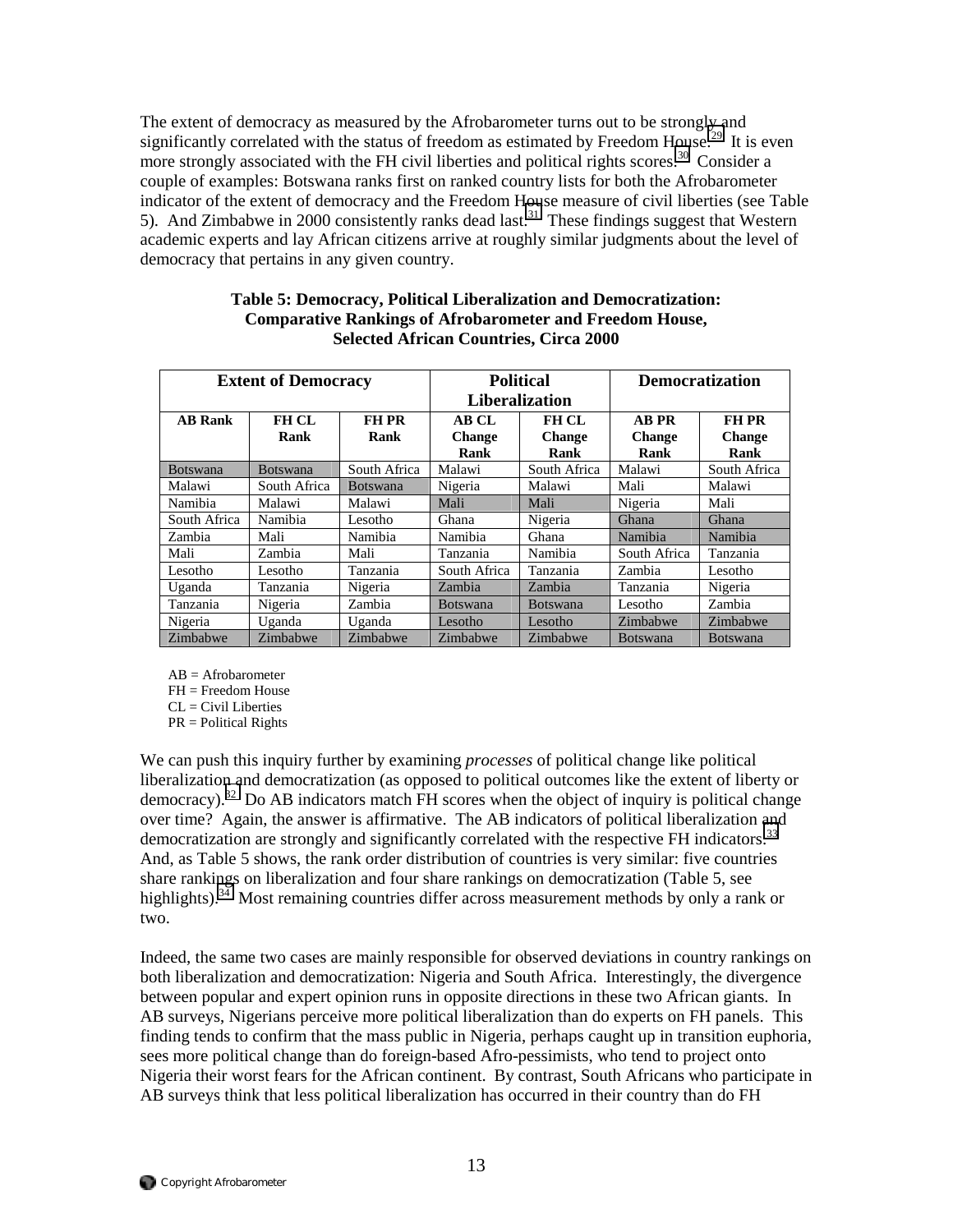experts. In South Africa, racial minorities pull down the country's scores on the perceived degree of liberalization and democratization. In this instance, outsiders (particularly Americans) are prone to celebrate the political progress made by South Africa in the 1990s and to project onto that country their highest hopes for the continent as a whole. For Nigeria and South Africa, therefore, I put more faith in the Afrobarometer data than in the Freedom House estimates.

Finally, a comment is required about the strong observed relationship between the AB indicator of the extent of democracy and the FH civil liberties indicator. This seems to confirm that the Africans interviewed understand and appraise democracy at least partly in liberal terms. But it also raises the troubling prospect that African conceptions of democratization *stop short* at liberalization. We have already seen that, when defining democracy, the Africans interviewed put more emphasis on expressive liberties than on electoral rights. And yet, if democratization is a long-term institution-building project, then attention also must be devoted to ensuring not only that the quality of elections is maintained, but that other essential institutions such as civilian control of the military, the dispersal of executive powers, and the sovereignty of the law are guaranteed for the long run. It is far from clear, however, that, beyond demanding liberty from an overweening state, African citizens are ready to dedicate themselves to these projects.

This point has theoretical implications. So far, the literature on the deepening of democracy in Africa has been concerned about the *fallacy of electoralism*, namely the danger that a formal façade of multiparty contests will mask a persistent atmosphere of civil rights violations.<sup>35</sup> I propose that there might be an equally important, but unacknowledged, *fallacy of liberalization*. This fallacy derives from a public attitude that free speech is all that is necessary for democracy. It assumes that movements for political reform need go no further than wringing political openings from authoritarian regimes. It overlooks the fact that contestation over the rules of the political game does not end with electoral transitions. It misses the point that democratization is an ongoing, long-term, inter-generational process that requires continued political struggle in multiple, partial arenas, including the arena of public opinion. Unless wide popular commitments are substantially deepened, democratization in Africa could easily stall at the stage of the liberalization of authoritarian regimes.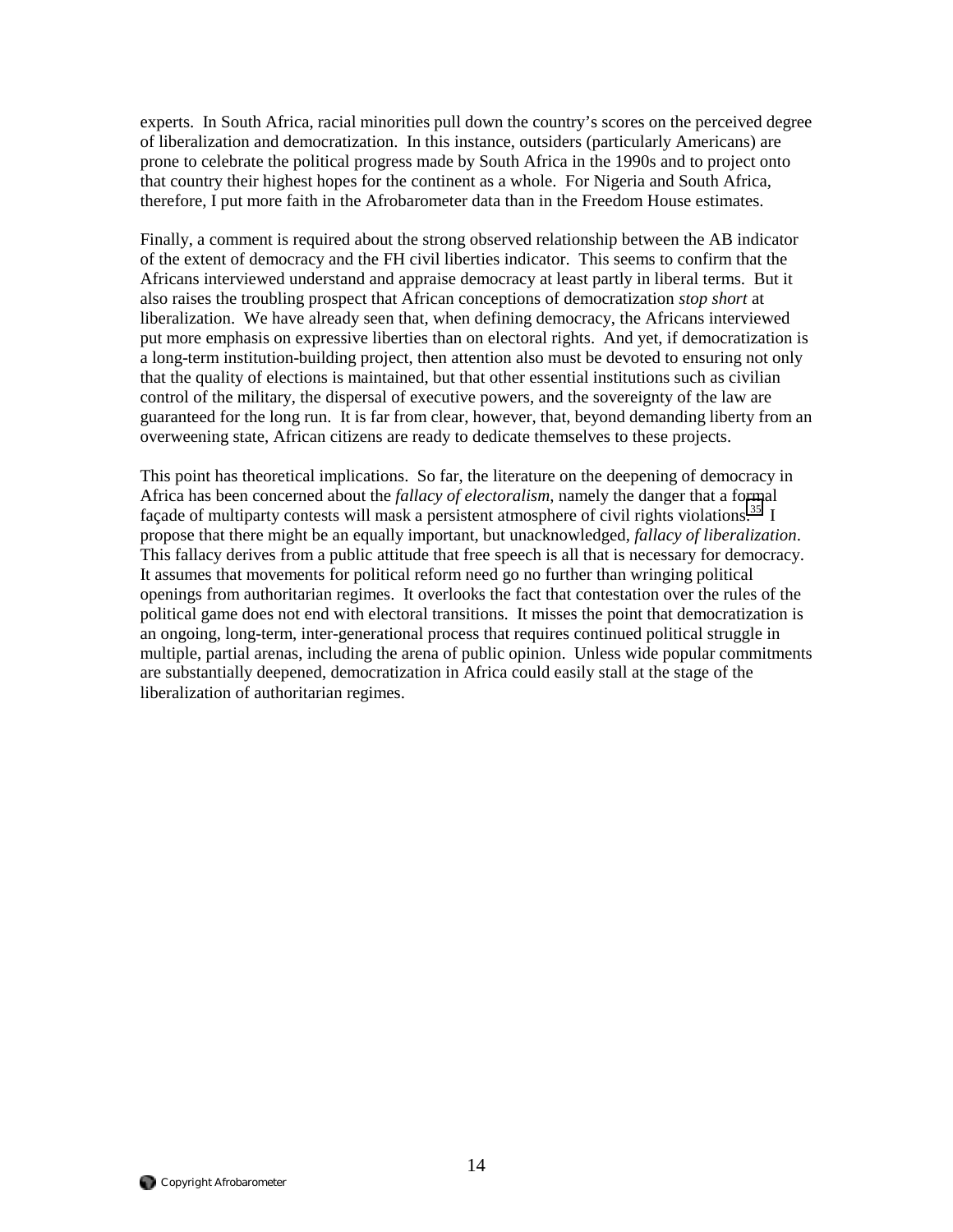### **APPENDIX: Notes to Table 4**

#### **Coding of Dependent Variables**

*Support for Democracy*. This standard variable asks respondents to choose between three statements and is coded as follows:  $3 =$  "Democracy is preferable to any other form of government";  $2 =$  "In certain situations a non-democratic government can be preferable";  $1 =$  "To people like me it doesn't matter what form of government we have."

*Rejection of Authoritarian Rule*. This variable is an index constructed of four items concerning acceptance or rejection of presidential rule, one-party rule, military rule, and traditional rule. Having learned that "some people say that we would be better off if the country was governed differently," respondents were asked: "what do you think about the following options?": a) "We should get rid of elections so that a strong leader can decide everything"; b) "We should have only one political party"; c) "The army should come in to govern the country"; and d) "All decisions should be made by a council of traditional elders." For each option, responses were coded as follows:  $1 =$  "strongly agree";  $2 =$  "agree";  $3 =$  "disagree";  $4 =$  "strongly disagree." To construct an index of rejection of authoritarian rule, scores for all questions were added together and divided by four.

*Extent of Democracy*. This variable is measured by a single item that asked: "In your opinion, how much of a democracy is (your country) today?" The interviewer inserted the name of the country. Responses were coded as:  $0 =$  "not a democracy";  $1 =$  "a democracy, but with major problems";  $2 =$  "a democracy, but with minor problems";  $3 =$  "a full democracy." In Ghana, the item asked only whether "Ghana today is a democracy?"; "yes" was recoded as 2 in order to include Ghana in this part of the analysis.

*Satisfaction with Democracy*. A standard item was also used here, namely, "Generally, how satisfied are you with the way democracy works in (your country)?" Again, the name of the country was inserted. Response categories included:  $1 =$  "very dissatisfied";  $2 =$  "somewhat" dissatisfied";  $3 =$  "neither satisfied nor dissatisfied";  $4 =$  "somewhat satisfied";  $5 =$  "very satisfied." The middle category was used in Southern Africa but not in East or West Africa. Because some respondents insisted, we added a category during fieldwork of  $0 =$  "this country is not a democracy" for those who wished to use it.

#### **Coding of Explanatory Variables**

DEMOGRAPHIC FACTORS *Gender*.  $1 =$  male,  $2 =$  female.

*Age*. Raw age in years at the time of the survey. Range = 18 – 100.

*Education*. A four point ordinal scale with the following ranks:  $0 =$  no formal education;  $1 =$ primary schooling (any or all);  $2 =$  secondary schooling (any or all);  $3 =$  any post-secondary education.

*Residential location.*  $1 =$  urban,  $2 =$  rural.

Copyright Afrobarometer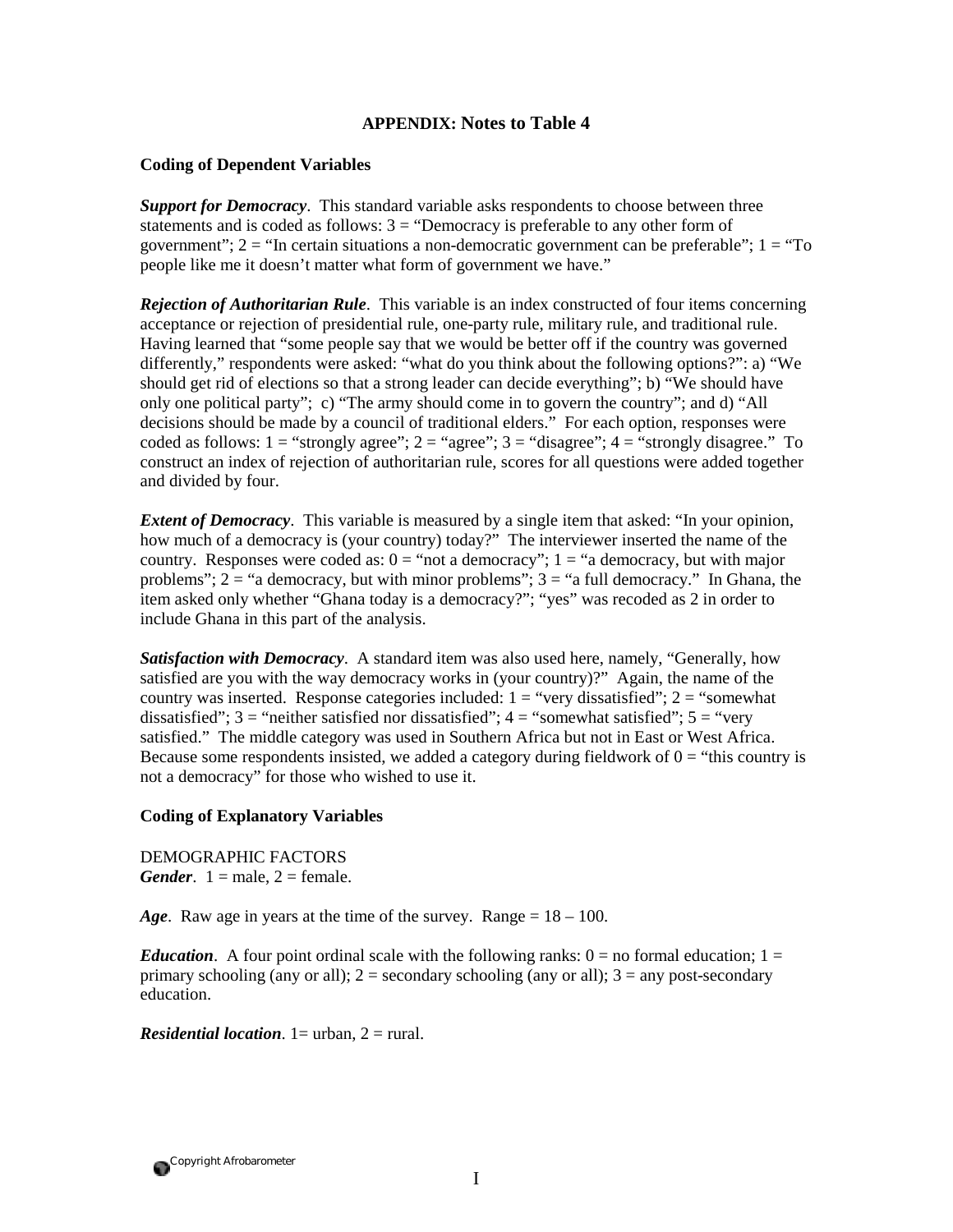#### ECONOMIC FACTORS

*Overall government performance.* This summary measure captures public assessments of government performance across five policy areas. The question asked "How well would you say the current government is handling the following problems?": a) "creating jobs"; b) "keeping prices stable"; c) "reducing crime"; d) "addressing educational needs"; and e) "improving basic health services." For each of the five sub-items, respondents chose among:  $1 =$  "very badly";  $2 =$ "fairly badly";  $3 =$  "fairly well"; and  $4 =$  "very well." An index of overall government performance was then constructed for every respondent by adding together responses to each item and dividing by five.

*Satisfied with national economy*. A standard item was asked: "How satisfied are you with the condition of (your country's) economy today?" The name of the respondent's country was inserted. Responses could be arrayed among:  $1 =$  "not at all satisfied";  $2 =$  "not very satisfied"; 3  $=$  "somewhat satisfied"; and  $4 =$  "very satisfied."

*Past economic satisfaction*. In Southern: "How do economic conditions in your country compare with one year ago?" While the question was asked from a socio-tropic perspective in the seven Southern African countries, it was posed from an egocentric viewpoint in East and West Africa: "When you look at your economic conditions today, how satisfied do you feel compared with one year ago?" To create a single variable, answers were merged onto a shared 5-point scale from "much worse/much less satisfied" to "much better/much more satisfied."

*Future economic expectations*. "What about in twelve months time? Do you expect economic conditions in (your country) to be worse, the same, or better than they are now?" Once again, the question was asked from a socio-tropic perspective in the seven Southern African countries, but posed from an egocentric viewpoint in East and West Africa: "When you look forward at your life's prospects, how satisfied do you expect to be in one year's time?" To create a single variable, answers were merged onto a shared 5-point scale from "much worse/much less satisfied" to "much better/much more satisfied."

*Relative deprivation*. "Now let's speak about your personal economic conditions. Would you say they are worse, the same, or better than other (citizens of your country)?" This item is measured on a 5-point scale from  $1 =$  "much worse" to  $5 =$  "much better."

*Support structural adjustment*. This summary measure is an index of the number of adjustment policies supported by respondents. Four such policies were considered: market pricing of consumer goods; user fees for health or educational services; job reductions in the civil service; and privatization of public corporations. Support was scored if respondents "strongly" or "somewhat" agreed with a pro-reform position. Support for an adjustment policy was scored as a 1 and opposition as a 0. The index is additive over four policies and ranges from 0 to 4.

*Perceive economic inequality*. A single item asked respondents to choose whether "the government's economic policies" have "A…helped most people" or "B…hurt most people."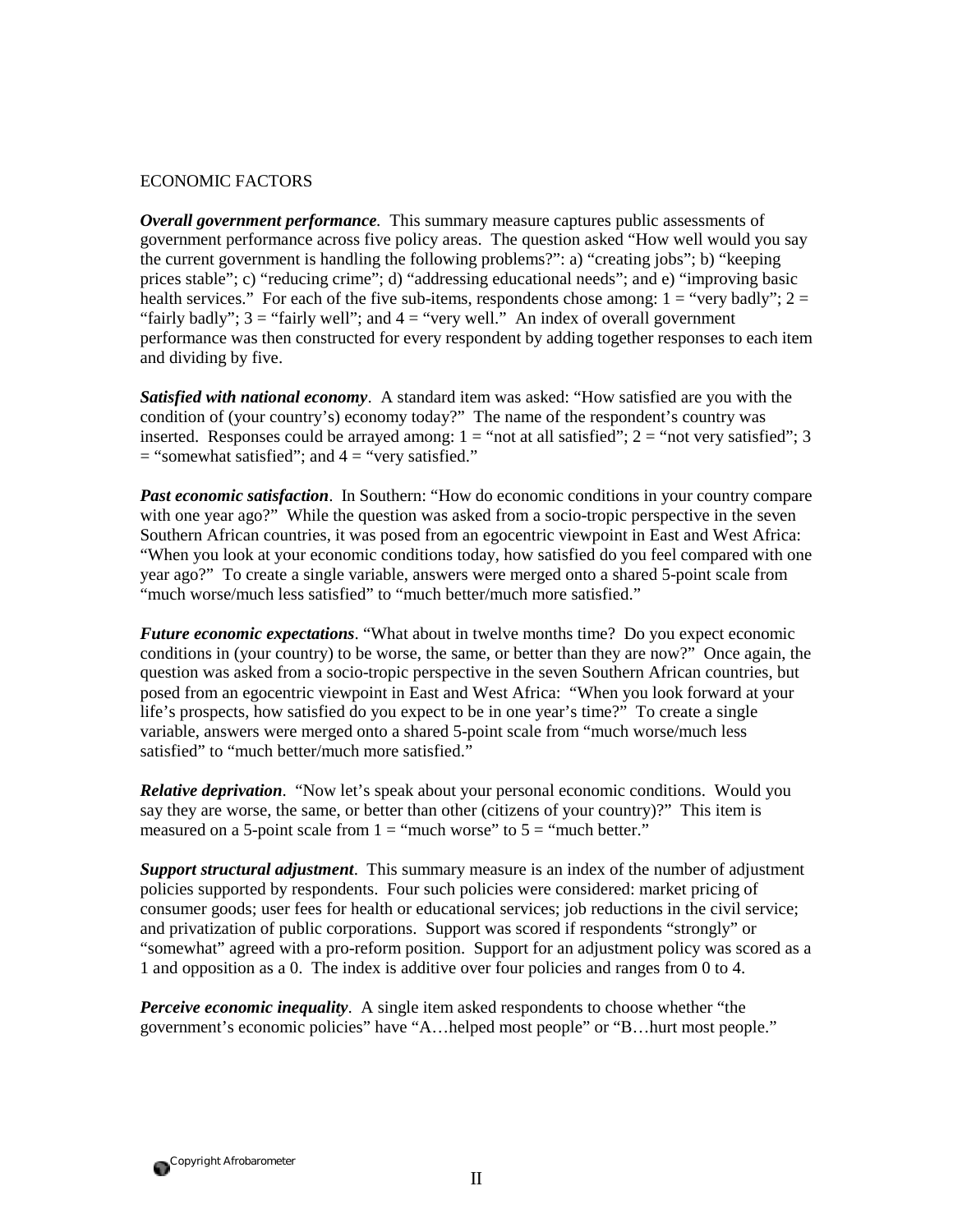Respondents were asked to indicate the strength of their position on a standard five point scale from  $1 =$  "strongly agree with Statement A" to  $5 =$  "strongly agree with Statement B."

*Delivery of economic goods*. "We are going to compare the present system of government with the former system of rule. Please tell me if the following things are better or worse now than they used to be: people have an adequate standard of living?" This was scored on a standard 5-point scale from  $1 =$  "much worse" to  $5 =$  "much better."

### POLITICAL FACTORS

*Political efficacy.* A single item asked respondents to choose between two statements: A) "No matter how you vote, it won't make things better in the future"; or B) "The way you vote could make things better in the future." Once strength of opinion is factored in, the item was scored on a standard 5-point response scale.

*Government responsiveness.* "We are going to compare the present system of government with the former system of rule. Please tell me if the following things are better or worse now than they used to be: Everybody is treated equally and fairly by the government?" Scored on a standard 5 point scale from  $1 =$  "much worse" to  $5 =$  "much better."

*Political winner*. This is a proxy measure based on the vote in last election. It is derived from party identification, i.e., respondents were asked: "Do you feel close to any political party?" If yes, "which one?" Respondents were coded into  $1 =$  winner,  $0 =$  loser,  $0.5 =$  neutral according to whether his or her preferred party won the last presidential, legislative or general election before the date of the survey.

*Interested in politics*. "How interested are you in politics and government?"  $1 =$  "not interested";  $2 =$  "somewhat interested"; and  $3 =$  "very interested."

*Trust government institutions*. An index derived by the same method as those above from trust in four institutions: police, courts of law, army and electoral commission. Respondents were asked how much they trust the institutions or, in some countries, how often they trust them to do what is right. The response scale for each item, as well as the index, runs from  $1 =$  "I do not trust" them at all/Never" to  $\overline{4}$  = "I trust them a lot/just about always."

*Perceive corruption*. Two different items were combined into a single indicator. In Southern Africa respondents were asked "How many officials are involved in corruption?" while in East and West Africa the question was: "Do you agree or disagree: bribery is not common among public officials in (your country)." Each was measured on a 4-point scale from  $1 =$  "None/agree" strongly" to  $4 =$  "All/disagree strongly."

**Delivery of political goods.** "We are going to compare the present system of government with the former system of rule. Please tell me if the following things are better or worse now than they used to be: a) people are free to say what they think; b) people can join any organization they want; and c) each person can freely choose who to vote for without feeling pressured." Responses were scored on a standard 5-point scale from  $1 =$  "much worse" to  $5 =$  "much better," then combined into an index (i.e., all sub-items were added then divided by three).

Copyright Afrobarometer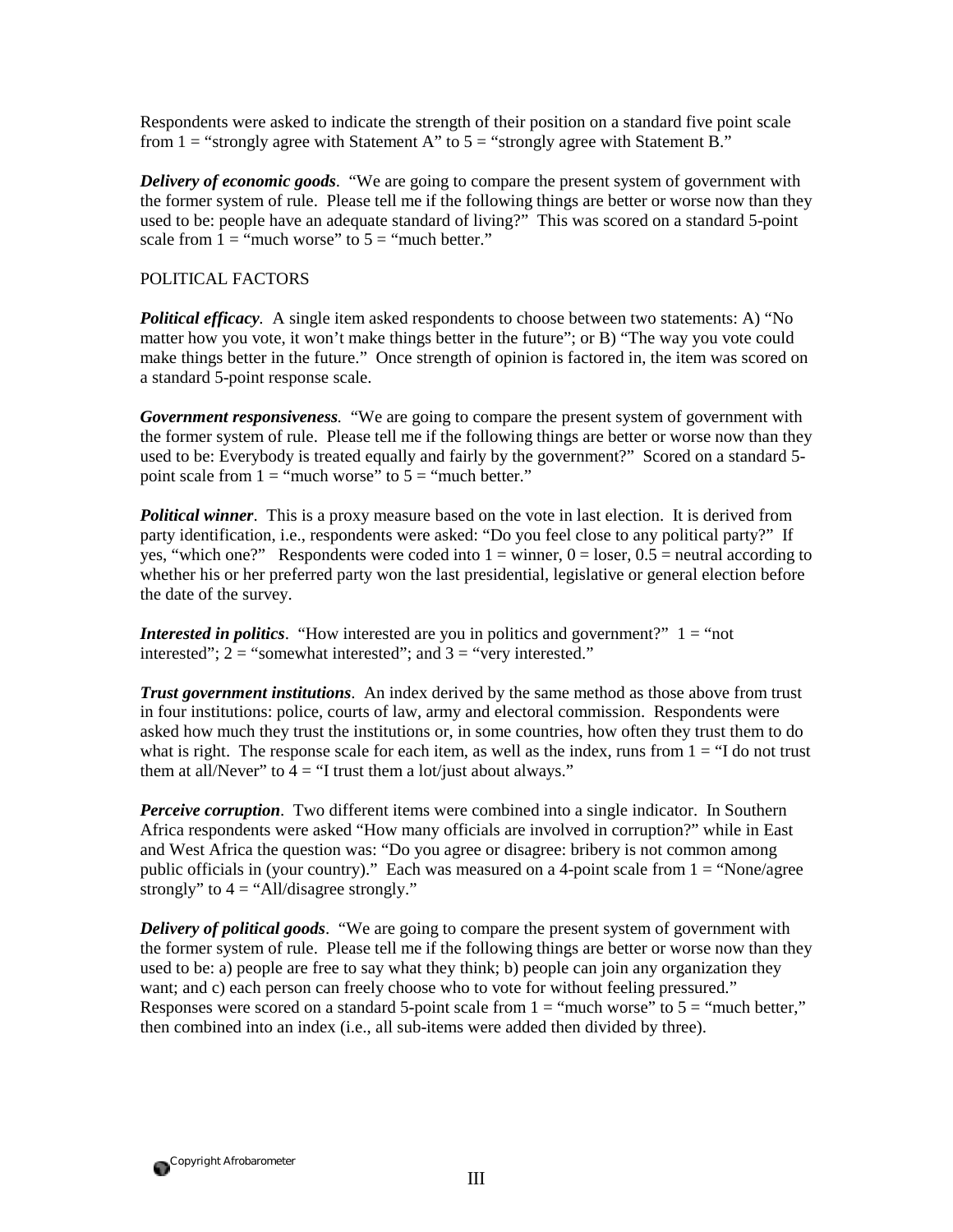#### **Endnotes**

 $\overline{a}$ 

1 Robert A. Dahl, *On Democracy* (New Haven: Yale Nota Bene Books, 2000), 180.

2 In "What Makes Democracies Endure," *Journal of Democracy* 7 (1996): 39-55, Adam Przeworski, Adam Alvarez, José Antonio Cheibub and Fernando Limongi argue that the term consolidation has no meaning apart from regime duration.

<sup>3</sup> "Deepening makes the formal structures of democracy more liberal, accountable, representative, and accessible – in essence, more democratic." See Larry Diamond, *Developing Democracy: Toward Consolidation* (Baltimore: Johns Hopkins University Press, 1999), 74.

4 Pippa Norris, ed., *Critical Citizens: Global Support for Democratic Governance* (Oxford: Oxford University Press, 1999), 1.

<sup>5</sup> The Afrobarometer is a collaborative, cross-national research program that investigates public attitudes and behaviors towards democracy, economic reform and civil society. Round 1 of the Afrobarometer was conducted between July 1999 and May 2001 and includes interviews with over 21,500 respondents across 12 countries: three in West Africa (Ghana, Mali and Nigeria), two in east Africa (Tanzania and Uganda), and seven in Southern Africa (Botswana, Lesotho, Malawi, Namibia, South Africa, Zambia and Zimbabwe). To varying degrees, all these countries have undergone transitions to multiparty electoral democracy, a precondition both for conducting meaningful surveys and for measuring popular support for democracy. They are therefore fairly typical of Africa's struggling new multiparty systems. In no sense, however, do they represent the parts of Africa that remain gripped by autocrats or mired in civil war.

6 See Russell J. Dalton, "Political Support in Advanced Industrial Democracies," in *Critical Citizens: Global Support for Democratic Governance*, ed. Pippa Norris (Oxford: Oxford University Press, 1999), 9; Marta Lagos, "Between Stability and Crisis in Latin America," *Journal of Democracy* 12, no. 1 (January 2001): 138; and Hans-Dieter Klingemann, "Mapping Political Support in 1990s: A Global Analysis," in Norris, *Critical Citizens*, 46.

 $^7$  Dalton, "Political Support," 70; Lagos, "Between Stability and Crisis," 139. The Western Europe scores are derived from the Eurobarometer and the World Values Survey for 1993-1997.

<sup>8</sup> Note that the range of country scores on support for democracy is almost identical in sub-Saharan Africa (from 39 percent in Lesotho to 83 percent in Botswana) and Latin America (from 39 percent in Brazil to 84 percent in Uruguay). In Latin America, however, all countries surveyed are neo-democracies and thus represent their continent, whereas the 12 Afrobarometer countries are an unrepresentative sample that excludes most non-democracies on the continent.

<sup>9</sup> Also, the popular conception of democracy in Tanzania may be distorted by the country's long experience under a dominant party.

 $10$  When averaging country scores, the data are weighted to standardize the sample size for each country at n = 1200. The mean figures for the 12-country "Afro" sample reflect this weighting. Thus, even though the Nigeria survey employed a large sample  $(n = 3600)$ , its high score on support for democracy contributes no more than the score of any other country to the "Afro" mean (see Table 1, last column).

<sup>11</sup> These figures include persons who "don't know" any meaning of democracy. If "don't knows" are excluded and we consider only persons who profess to understand democracy, then 40 percent cite civil liberties and 10 percent cite political rights. Whichever way one counts popular notions of democracy, civil liberties lead the way.

12 Norris, *Critical Citizens*, 3.

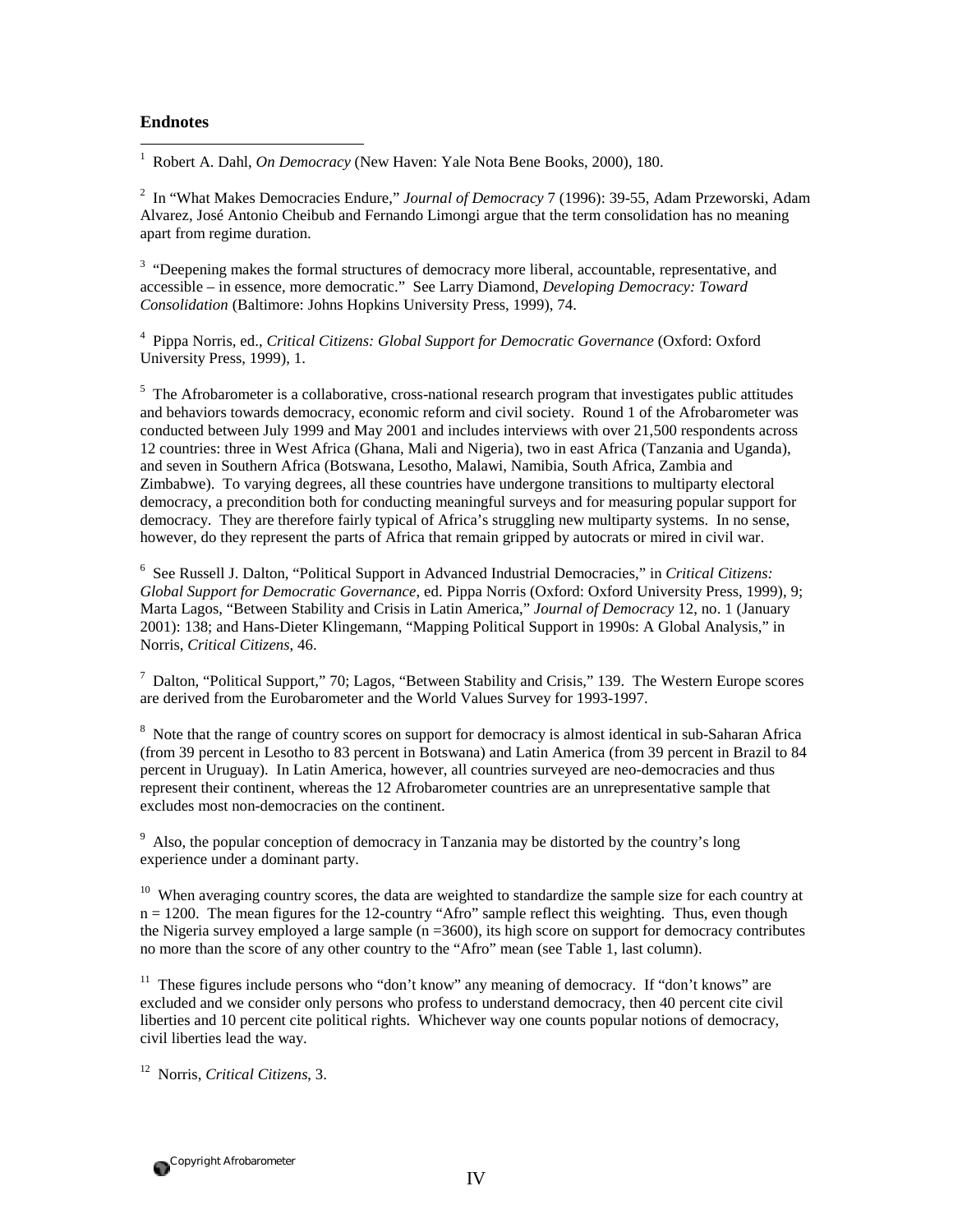13 For example, Frederic Schaffer, *Democracy in Translation: Understanding Politics in an Unfamiliar Culture* (Ithaca, Cornell University Press, 1998); and Daniel Osabu-Kle, *Compatible Cultural Democracy: The Key to Development in Africa* (Ontario: Broadview Press, 2000).

<sup>14</sup> Contingency coefficient = .412, p < 000.

15 *A Revolutionary Journey: Selected Speeches of Flt.-Lt. Jerry John Rawlings* (Accra: Information Services Department, 1983), 4; Julius K. Nyerere, *Ujamaa: Essays on Socialism* (Oxford: Oxford University Press, 1977).

<sup>16</sup> See David Collier and Steven Levitsky, "Democracy with Adjectives: Conceptual Innovation in Comparative Research," *World Politics* 49 (April, 1997): 430-451.

17 Guillermo O'Donnell, "Illusions About Consolidation," *Journal of Democracy* 7, no. 2 (1996): 34-51.

<sup>18</sup> For a definitive account of these events see Roger Southall and Roddy Fox, "Lesotho's General Election of 1998: Rigged or de Riguer?" *Journal of Modern African Studies* 37, no. 4 (1999): 669-696.

 $19$  Twenty-one percent of whites are nostalgic for authoritarianism, versus 12 percent of blacks. Contingency coefficient = .226,  $p < .000$ .

<sup>20</sup> Since the proportions of respondents who reject one-party rule and traditional rule (69 percent) are roughly the same as the proportion who support democracy (68 percent), we cannot say that these forms of anti-authoritarian sentiments are more widespread than pro-democratic ones.

21 To view South Africa in comparative perspective, see Hermann Giliomee and Charles Simkins, eds., *The Awkward Embrace: One-Party Dominance and Democracy* (Cape Town: Tafelberg Publishers, 1999).

 $22$  Thanks to Larry Diamond for suggesting this procedure.

<sup>23</sup> Pearson's rho = .194 (for military rule), .165 (for one-man rule), .102 (for one-party rule), and .094 (for traditional rule). A similar pattern applies when support for democracy is correlated with rejection of multiple alternatives: .156 (for 2 alternatives), .187 (for 3 alternatives), and .189 (for 4 alternatives). All  $p's < .000$ .

24 David Easton, *A Systems Analysis of Political Life* (Chicago: University of Chicago Press, 1965), 273. Also, "A Reassessment of the Concept of Political Support," *Journal of Political Science* 5 (1975): 435- 437.

<sup>25</sup> Because of the large sample size (n = 21,398) and the multiplicity of predictor variables, a demanding standard of p <.001 was applied in order to isolate the most powerful explanatory factors. If the model contained no significant predictors, one would have to conclude that support for democracy is a "nonattitude," that is, respondents have never thought about the issue and offer entirely random responses. The existence of numerous effective predictors, however, indicates that opinion is structured in observable ways.

 $26$  But the inverse is not true. Because support for democracy is much more widespread than support for adjustment, political liberalism does not automatically lead to economic liberalism.

 Mattes, "Support for Democracy in Africa: Intrinsic or Instrumental?" *British Journal of Political Science* 31(July 2001): 447-474. The present analysis, using data from all 12 countries in Round 1 of the  $27$  In an article based on preliminary data from three African countries, Robert Mattes and I found that satisfaction with democracy was easier to explain than support for democracy. Michael Bratton and Robert Afrobarometer, confirms this and other findings from the earlier study.

Copyright Afrobarometer